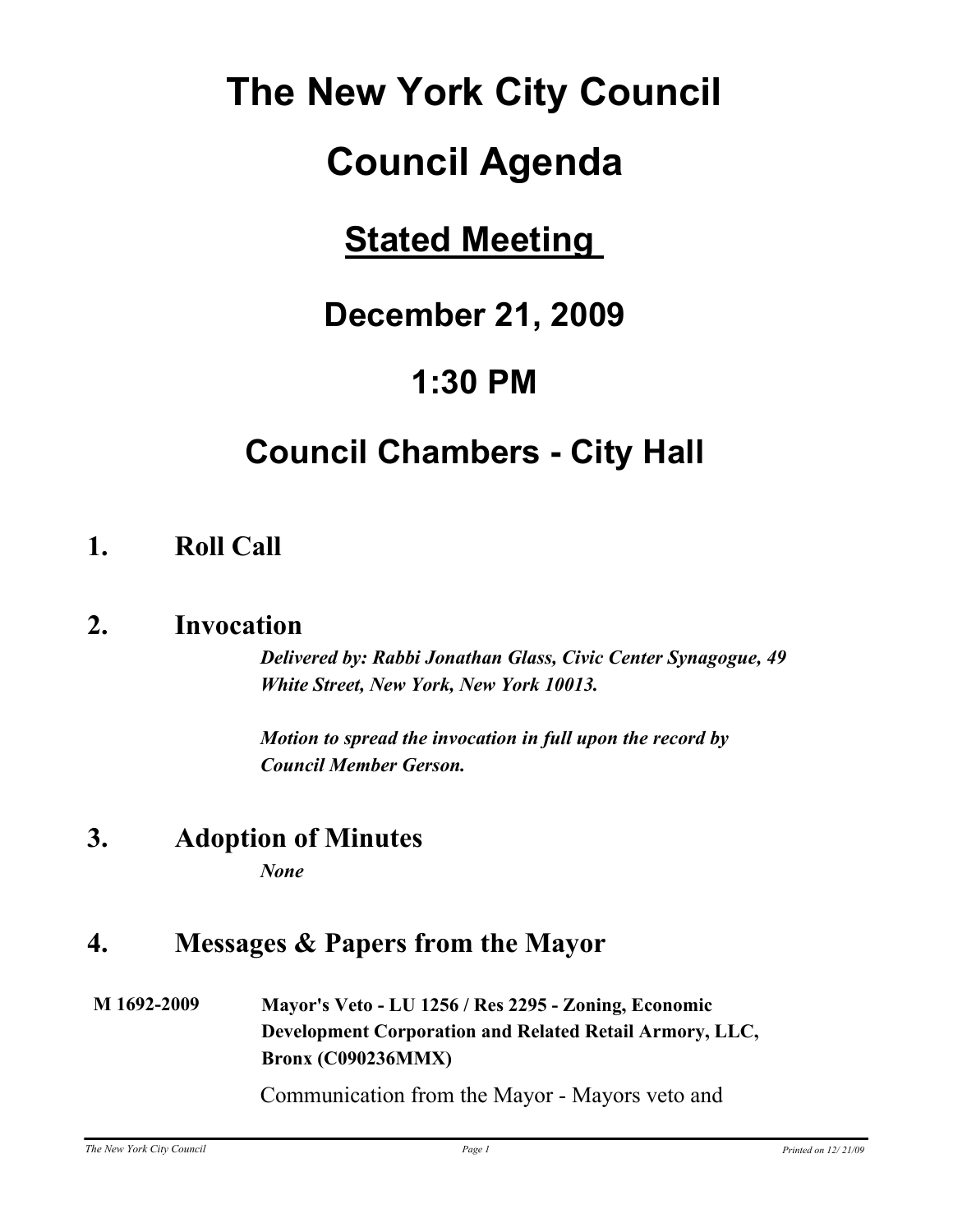|             | disapproval message of Resolution Number 2295,                                                                                                                                                                                                                  |
|-------------|-----------------------------------------------------------------------------------------------------------------------------------------------------------------------------------------------------------------------------------------------------------------|
|             | disapproving the decision of the City Planning Commission on                                                                                                                                                                                                    |
|             | ULURP No. C 090236 MMX, an amendment to the City Map                                                                                                                                                                                                            |
|             | (L.U. No. 1256).                                                                                                                                                                                                                                                |
|             | <b>Land Use</b>                                                                                                                                                                                                                                                 |
|             |                                                                                                                                                                                                                                                                 |
| M 1693-2009 | Mayor's Veto - LU 1257 / Res 2296 - Zoning, Economic<br><b>Development Corporation, Bronx (C090237MMX)</b>                                                                                                                                                      |
|             | Communication from the Mayor - Mayors veto and<br>disapproval message of Resolution Number 2296,<br>disapproving the decision of the City Planning Commission on<br>ULURP No. C 090237 MMX, an amendment to the City Map<br>(L.U. No. 1257).<br><b>Land Use</b> |
| M 1694-2009 | Mayor's Veto - LU 1258 / Res 2297 - Zoning, Related Retail<br>Armory, LLC and the Economic Development Corporation,<br><b>Bronx (C090437ZMX)</b>                                                                                                                |
|             | Communication from the Mayor - Mayors veto and<br>disapproval message of Resolution Number 2297,                                                                                                                                                                |
|             | disapproving the decision of the City Planning Commission on                                                                                                                                                                                                    |
|             |                                                                                                                                                                                                                                                                 |
|             | ULURP No. C 090437 ZMX, a Zoning Map amendment (L.U.                                                                                                                                                                                                            |
|             | No. 1258).                                                                                                                                                                                                                                                      |
|             | <b>Land Use</b>                                                                                                                                                                                                                                                 |
| M 1695-2009 | Mayor's Veto - LU 1259 / Res 2298 - Zoning, 29 West<br>Kingsbridge Road, Bronx (C090438PPX)                                                                                                                                                                     |
|             | Communication from the Mayor - Mayors veto and                                                                                                                                                                                                                  |
|             | disapproval message of Resolution Number 2298,                                                                                                                                                                                                                  |
|             | disapproving the decision of the City Planning Commission on                                                                                                                                                                                                    |
|             | ULURP No. $C$ 090438 PPX, for the disposition of one $(1)$                                                                                                                                                                                                      |
|             |                                                                                                                                                                                                                                                                 |
|             | city-owned property located at 29 West Kingsbridge Road                                                                                                                                                                                                         |
|             | (Block 3247, Lots 10 and $p/0$ 2), Borough of the Bronx (L.U.                                                                                                                                                                                                   |
|             | No. 1259).                                                                                                                                                                                                                                                      |
|             | <b>Land Use</b>                                                                                                                                                                                                                                                 |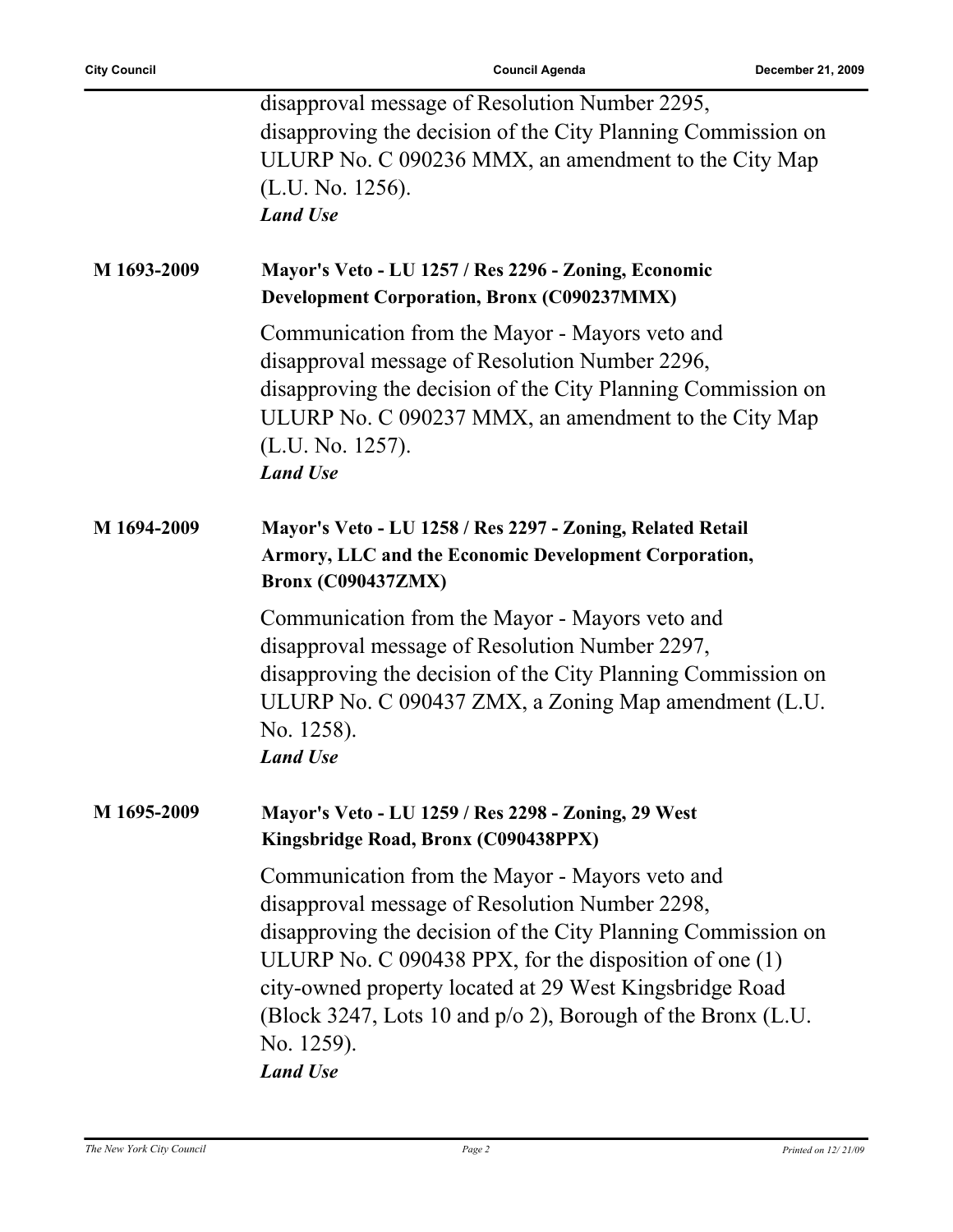#### **Communications from City, County & Borough Offices 5.**

| M 1696-2009 | Base Station License, A Ride for ALL LLC.                                                                                                                                                                                                                                                                          |
|-------------|--------------------------------------------------------------------------------------------------------------------------------------------------------------------------------------------------------------------------------------------------------------------------------------------------------------------|
|             | Communication from the Taxi $&$ Limousine Commission –<br>Submitting its approval of an application for a renewal base<br>station license A Ride for ALL LLC., Council District 26,<br>pursuant to Section 19-511(i), of the administrative code of<br>the city of New York.<br><b>Transportation</b>              |
| M 1697-2009 | <b>Base Station License, Azuay Corp.</b>                                                                                                                                                                                                                                                                           |
|             | Communication from the Taxi $&$ Limousine Commission –<br>Submitting its approval of an application for a renewal base<br>station license Azuay Corp., Council District 32, pursuant to<br>Section 19-511(i), of the administrative code of the city of<br>New York.<br><b>Transportation</b>                      |
| M 1698-2009 | <b>Base Station License, Boulevard Transportation Inc.</b>                                                                                                                                                                                                                                                         |
|             | Communication from the Taxi $&$ Limousine Commission –<br>Submitting its approval of an application for a renewal base<br>station license Boulevard Transportation Inc., Council District<br>29, pursuant to Section $19-511(i)$ , of the administrative code<br>of the city of New York.<br><b>Transportation</b> |
| M 1699-2009 | Base Station License, High Class Limo Car Service Corp.                                                                                                                                                                                                                                                            |
|             | Communication from the Taxi $&$ Limousine Commission –<br>Submitting its approval of an application for a renewal base<br>station license High Class Limo Car Service Corp., Council<br>District 7, pursuant to Section 19-511(i), of the administrative<br>code of the city of New York.<br><b>Transportation</b> |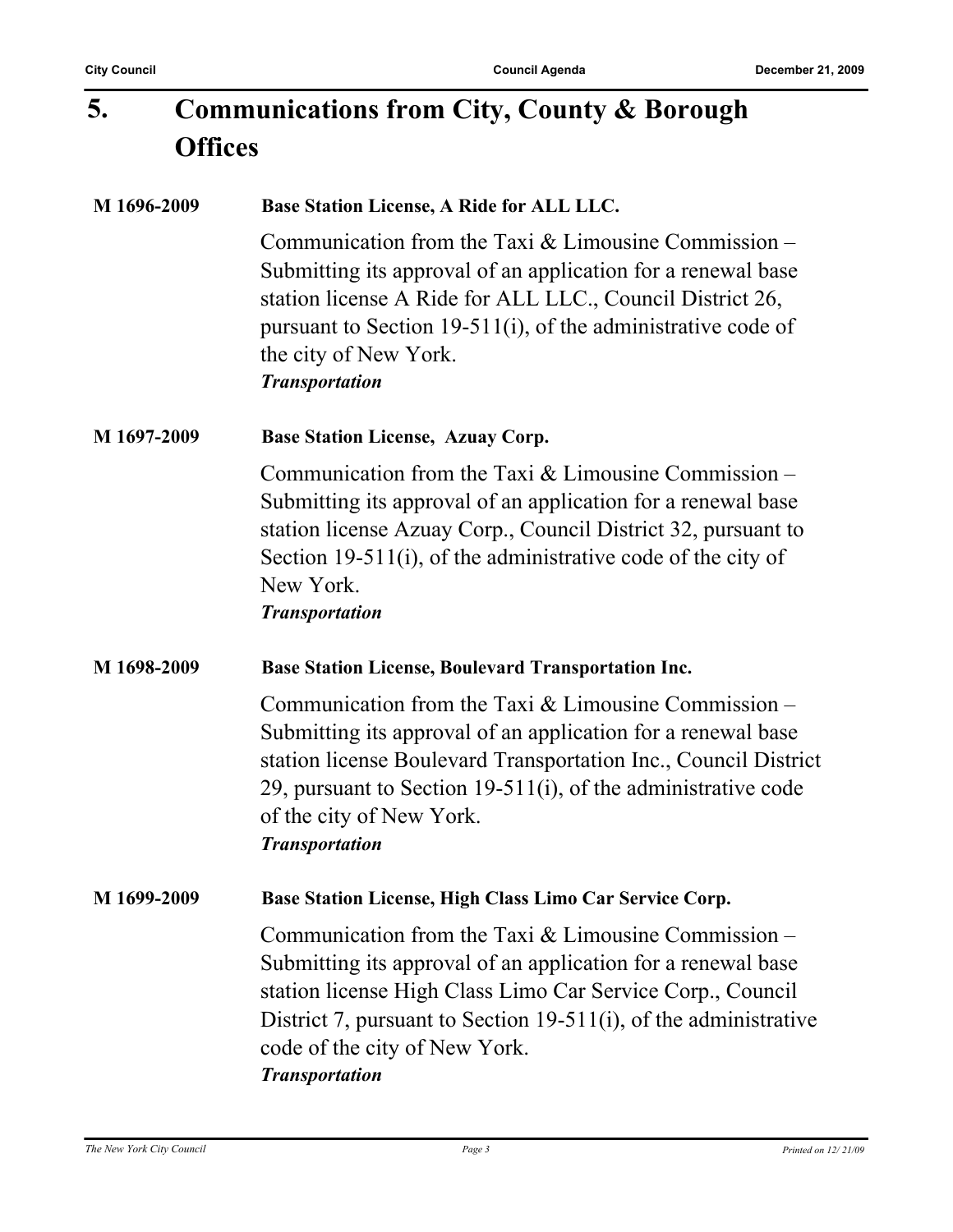| <b>City Council</b> | <b>Council Agenda</b>                                                                                                                                                                                                                                                                                              | December 21, 2009 |
|---------------------|--------------------------------------------------------------------------------------------------------------------------------------------------------------------------------------------------------------------------------------------------------------------------------------------------------------------|-------------------|
| M 1700-2009         | Base Station License, Jamaica Express Car Service Inc.                                                                                                                                                                                                                                                             |                   |
|                     | Communication from the Taxi $&$ Limousine Commission –<br>Submitting its approval of an application for a renewal base<br>station license Jamaica Express Car Service Inc., Council<br>District 33, pursuant to Section 19-511(i), of the<br>administrative code of the city of New York.<br><b>Transportation</b> |                   |
| M 1701-2009         | Base Station License, J.T. Transportation Co.                                                                                                                                                                                                                                                                      |                   |
|                     | Communication from the Taxi $&$ Limousine Commission –<br>Submitting its approval of an application for a renewal base<br>station license J.T. Transportation Co., Council District 33,<br>pursuant to Section 19-511(i), of the administrative code of<br>the city of New York.<br><b>Transportation</b>          |                   |
| M 1702-2009         | <b>Base Station License, Kew Gardens Enterprises Inc.</b>                                                                                                                                                                                                                                                          |                   |
|                     | Communication from the Taxi $&$ Limousine Commission –<br>Submitting its approval of an application for a renewal base<br>station license Kew Gardens Enterprises Inc., Council District<br>29, pursuant to Section 19-511(i), of the administrative code<br>of the city of New York.<br><b>Transportation</b>     |                   |
| M 1703-2009         | Base Station License, Kew Garden Operating Corp.                                                                                                                                                                                                                                                                   |                   |
|                     | Communication from the Taxi $&$ Limousine Commission –<br>Submitting its approval of an application for a renewal base<br>station license Kew Garden Operating Corp., Council District<br>29, pursuant to Section 19-511(i), of the administrative code<br>of the city of New York.<br><b>Transportation</b>       |                   |
| M 1704-2009         | <b>Base Station License, New Experience #1 Inc.</b>                                                                                                                                                                                                                                                                |                   |
|                     | Communication from the Taxi $&$ Limousine Commission –<br>Submitting its approval of an application for a renewal base<br>station license New Experience #1 Inc., Council District 33,                                                                                                                             |                   |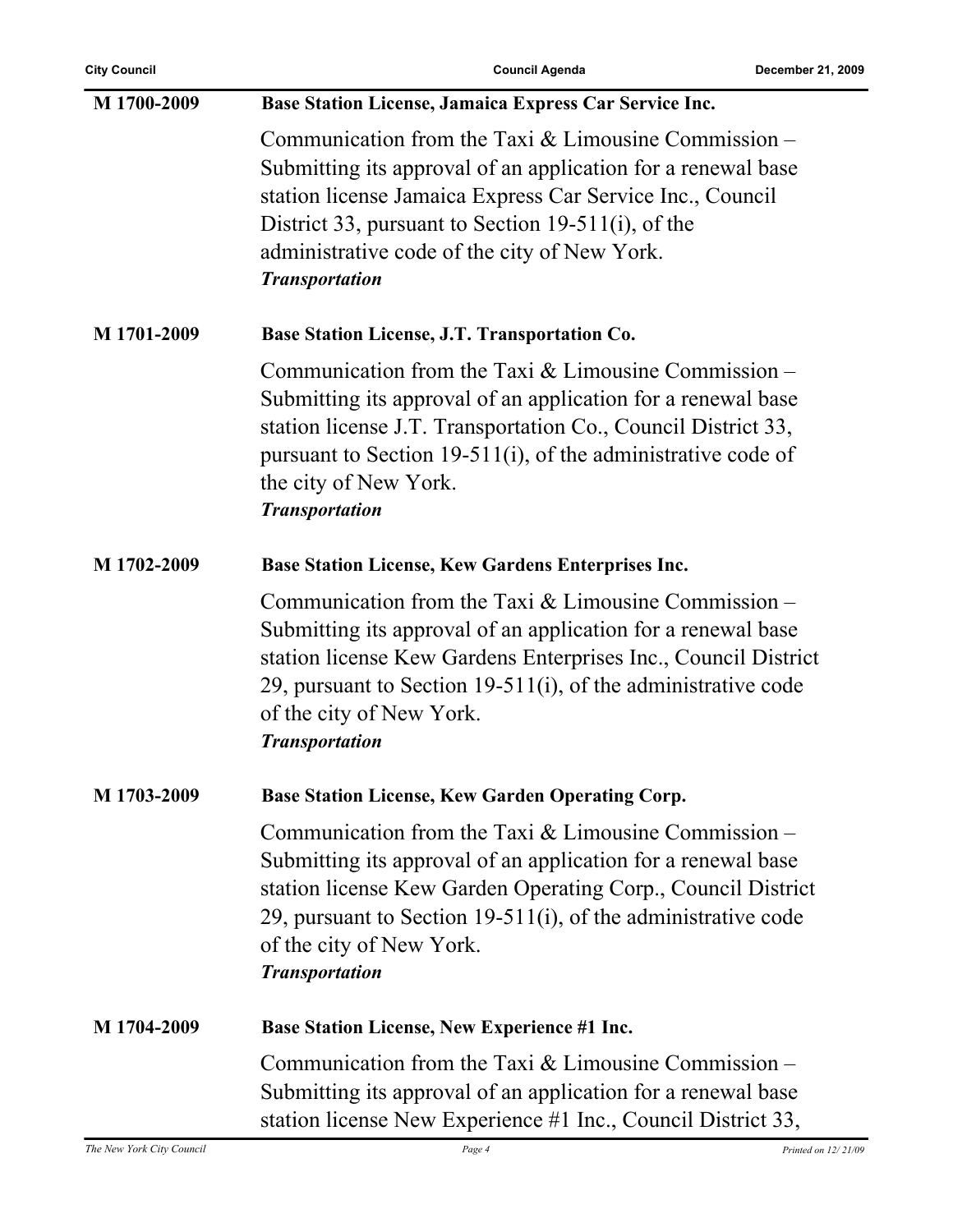|             | pursuant to Section 19-511(i), of the administrative code of                                                                                                                                                                                                                                                 |
|-------------|--------------------------------------------------------------------------------------------------------------------------------------------------------------------------------------------------------------------------------------------------------------------------------------------------------------|
|             | the city of New York.                                                                                                                                                                                                                                                                                        |
|             | <b>Transportation</b>                                                                                                                                                                                                                                                                                        |
| M 1705-2009 | <b>Base Station License, NY 88 Express Corp.</b>                                                                                                                                                                                                                                                             |
|             | Communication from the Taxi $&$ Limousine Commission –<br>Submitting its approval of an application for a renewal base<br>station license NY 88 Express Corp., Council District 38,<br>pursuant to Section 19-511(i), of the administrative code of<br>the city of New York.<br><b>Transportation</b>        |
| M 1706-2009 | Base Station License, Omega Car Service Inc.                                                                                                                                                                                                                                                                 |
|             | Communication from the Taxi $&$ Limousine Commission –<br>Submitting its approval of an application for a renewal base<br>station license Omega Car Service Inc., Council District 31,<br>pursuant to Section 19-511(i), of the administrative code of<br>the city of New York.<br><b>Transportation</b>     |
| M 1707-2009 | <b>Base Station License, Riverside Radio Dispatcher</b>                                                                                                                                                                                                                                                      |
|             | Communication from the Taxi $&$ Limousine Commission –<br>Submitting its approval of an application for a renewal base<br>station license Riverside Radio Dispatcher, Council District<br>10, pursuant to Section 19-511(i), of the administrative code<br>of the city of New York.<br><b>Transportation</b> |

### **6. Petitions and Communications**

*None*

### **7. Land Use Call-Ups**

**M 1708-2009 Zoning Resoluiton, modify the height and setback regulations of Section 107-43 to allow a 120 foot-high NYC WiN**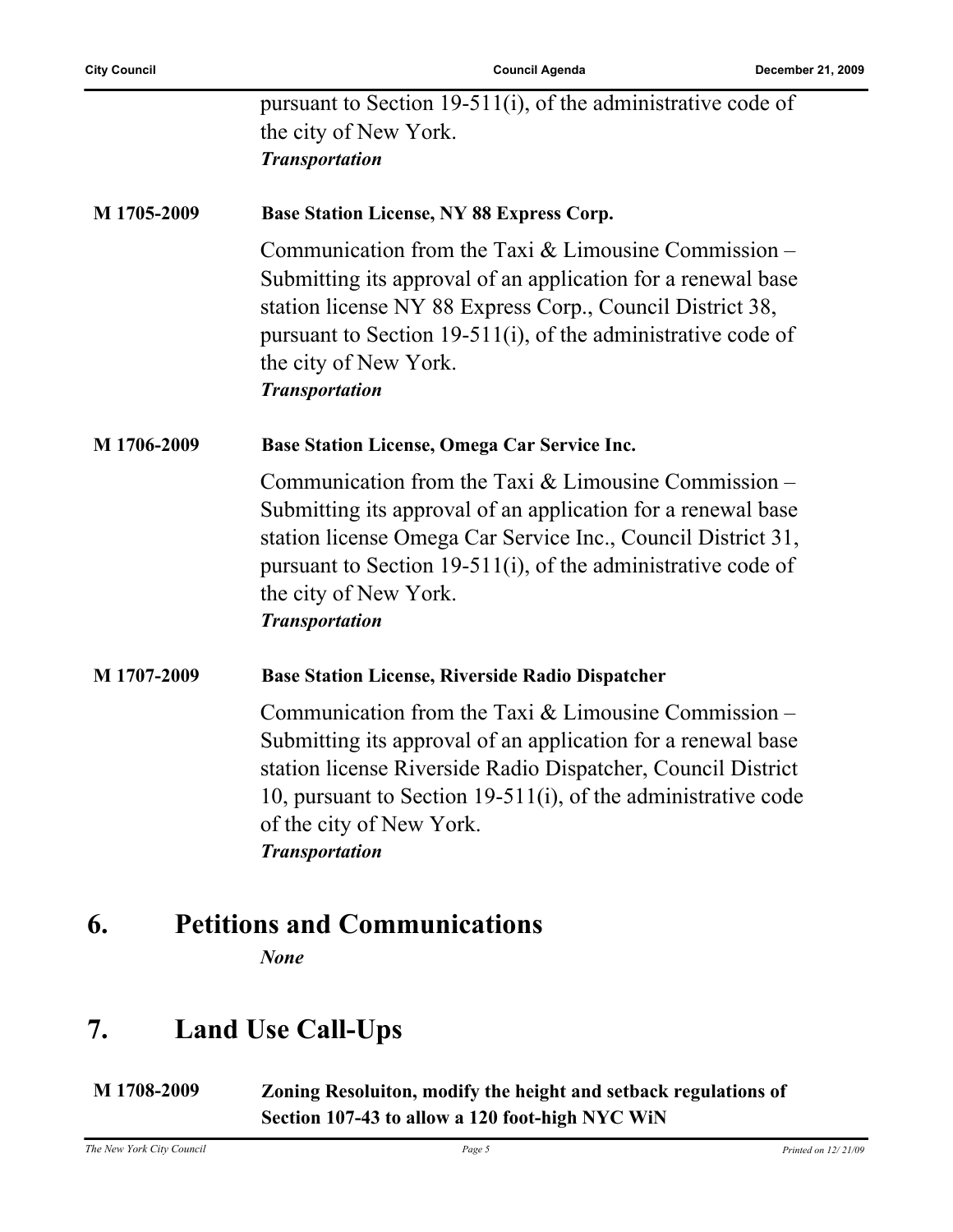#### **telecommunications tower. (20090383 ZSR, 20090384 ZRR)**

By the Chair of the Land Use Committee Council Member Katz:

Pursuant to Rule 11.20(c) of the Council and Section 197-d (b)(3) of the New York City Charter, the Council hereby resolves that the action of the City Planning Commission on Uniform Land Use Procedure Application nos. C 090383 ZSR shall be subject to Council review. This item is related to Uniform Land Use Procedure Application no. N 090384 ZRR.

### **8. Communication from the Speaker**

- **9. Discussion of General Orders**
- **10. Reports of Special Committees** *None*

### **11. Reports of Standing Committees**

#### **Report of the Committee on Consumer Affairs**

**Int 0240-2006-A Penalties associated with the sale of toy guns.**

A Local Law to amend the administrative code of the city of New York, in relation to the penalties associated with the sale of toy guns. *Amended and Coupled on GO*

**Int 0853-2008-A Amusement Devices** A Local Law to amend the administrative code of the city of New York, in relation to amusement devices. *Amended and Coupled on GO*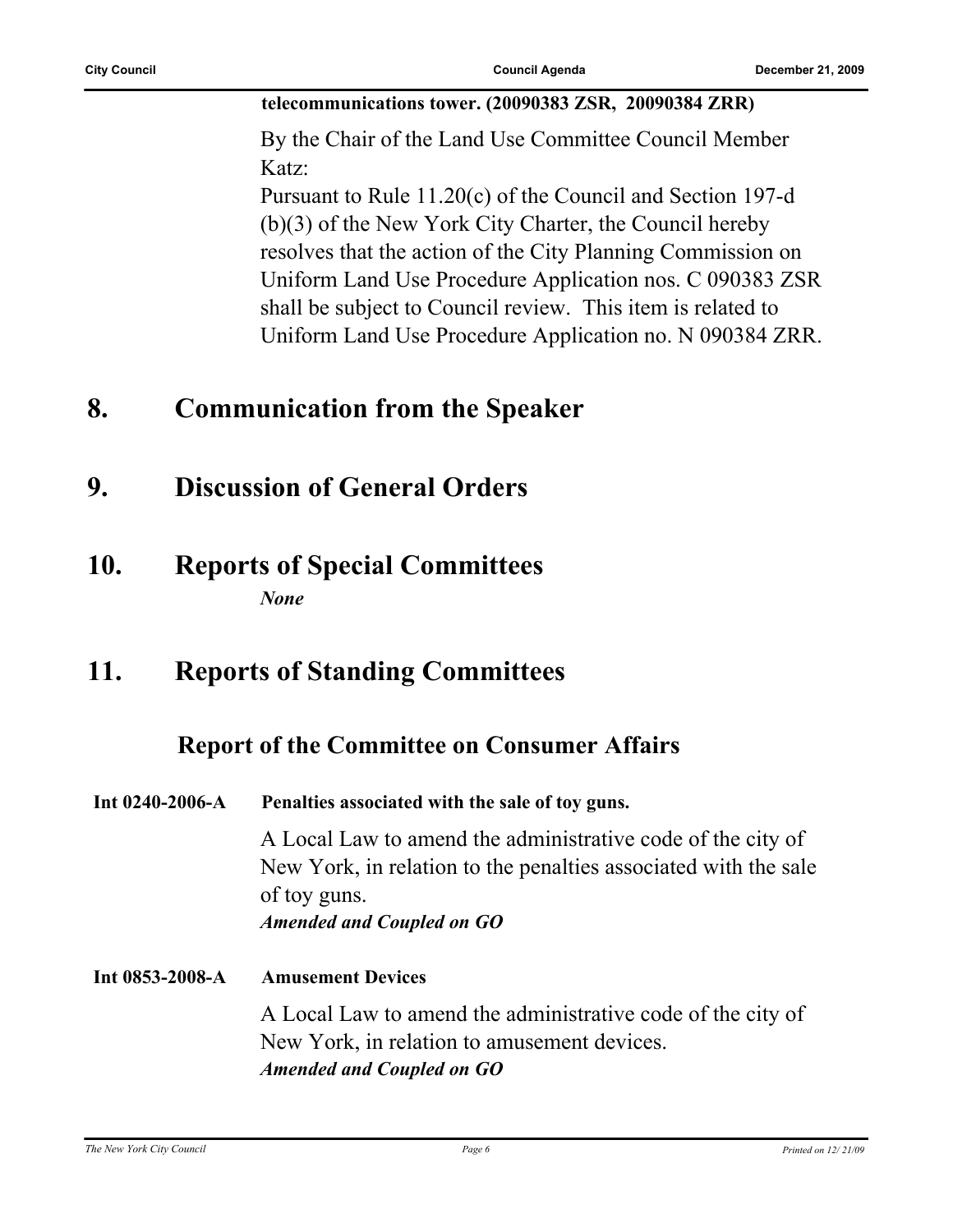#### **Report of the Committee on Economic Development**

| Int 1014-2009-A | Regionally significant projects and empire zones.                                                                                                                                                                                             |
|-----------------|-----------------------------------------------------------------------------------------------------------------------------------------------------------------------------------------------------------------------------------------------|
|                 | A Local Law to amend the administrative code of the city of<br>New York, in relation to regionally significant projects and<br>empire zones.<br><b>Amended and Coupled on GO</b>                                                              |
| Res 2304-2009   | Regionally significant projects and empire zones.                                                                                                                                                                                             |
|                 | Resolution pursuant to the New York State Environmental<br>Quality Review Act setting forth findings of the Council<br>concerning the environmental review conducted for Proposed<br>Int. No. 1014-A.<br><b>Preconsidered - Coupled on GO</b> |

#### **Report of the Committee on Finance**

#### **Int 1106-2009 Authorizing an increase in the amount to be expended in eight business improvement districts.**

A Local Law to amend the administrative code of the city of New York, in relation to authorizing an increase in the amount to be expended in eight business improvement districts. *Coupled on GO*

#### **Int 1110-2009 Preliminary Budget Extender Bill**

A Local Law in relation to the date of submission by the mayor of a preliminary management report and the date prior to which the council shall conduct public hearings and the date by which the council shall submit a report or reports pertaining thereto, the date of submission by the mayor of the preliminary certificate regarding debt and reserves and appropriations and expenditures for capital projects, the date of submission by the mayor of the preliminary budget, the date of publication by the director of the independent budget office of a report on revenues and expenditures, the date of submission by the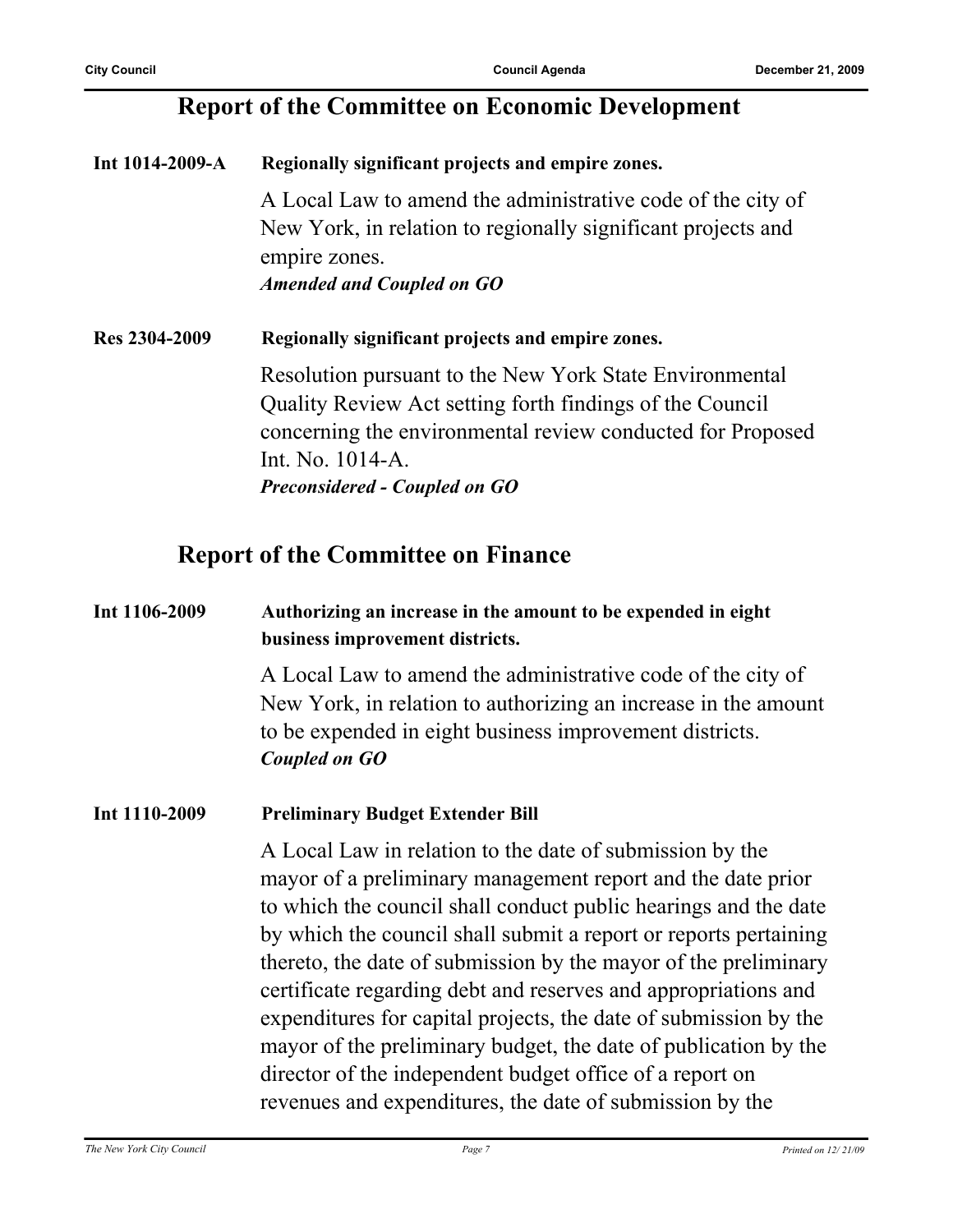community boards of statements in regard to the preliminary budget, the date of submission by the commissioner of finance of an estimate of the assessed valuation of real property and statement of real property taxes due, expected to be received, and uncollected, the date of submission by the mayor of a tax benefit report, the date of submission by the borough boards of statements on budget priorities, the date of submission by the council of estimates of the financial needs of the council, the date of submission by the borough presidents of proposed modifications of the preliminary budget, the date of publication by the director of the independent budget office of a report analyzing the preliminary budget, the date by which the council shall hold hearings and submit recommendations in regard to the preliminary budget, and the date of submission by the campaign finance board of estimates of the financial needs of the campaign finance board, relating to the fiscal year two thousand eleven. *Preconsidered - Coupled on GO with a Message of Necessity*

| Res 2303-2009 | Approving the new designation and changes in the designation<br>of certain organizations to receive funding in the Fiscal 2009<br>and Fiscal 2010 Expense Budgets.                                                                                                 |  |
|---------------|--------------------------------------------------------------------------------------------------------------------------------------------------------------------------------------------------------------------------------------------------------------------|--|
|               | Resolution approving the new designation and changes in the<br>designation of certain organizations to receive funding in the<br>Fiscal 2009 and Fiscal 2010 Expense Budgets.<br><b>Preconsidered - Coupled on GO</b>                                              |  |
| Res 2305-2009 | LU 1294 - Southeast Grand Street Guild HDFC, Block 341, Lot<br>1, Manhattan.                                                                                                                                                                                       |  |
|               | Resolution approving a partial exemption from real property<br>taxes for property located at (Block 341, Lot 1) Manhattan,<br>pursuant to Section 577 of the Private Housing Finance Law<br>(Preconsidered L.U. No. 1294).<br><b>Preconsidered - Coupled on GO</b> |  |
| Res 2306-2009 | LU 1295 - Grand Street Guild East HDFC, Block 341, Lot 70,                                                                                                                                                                                                         |  |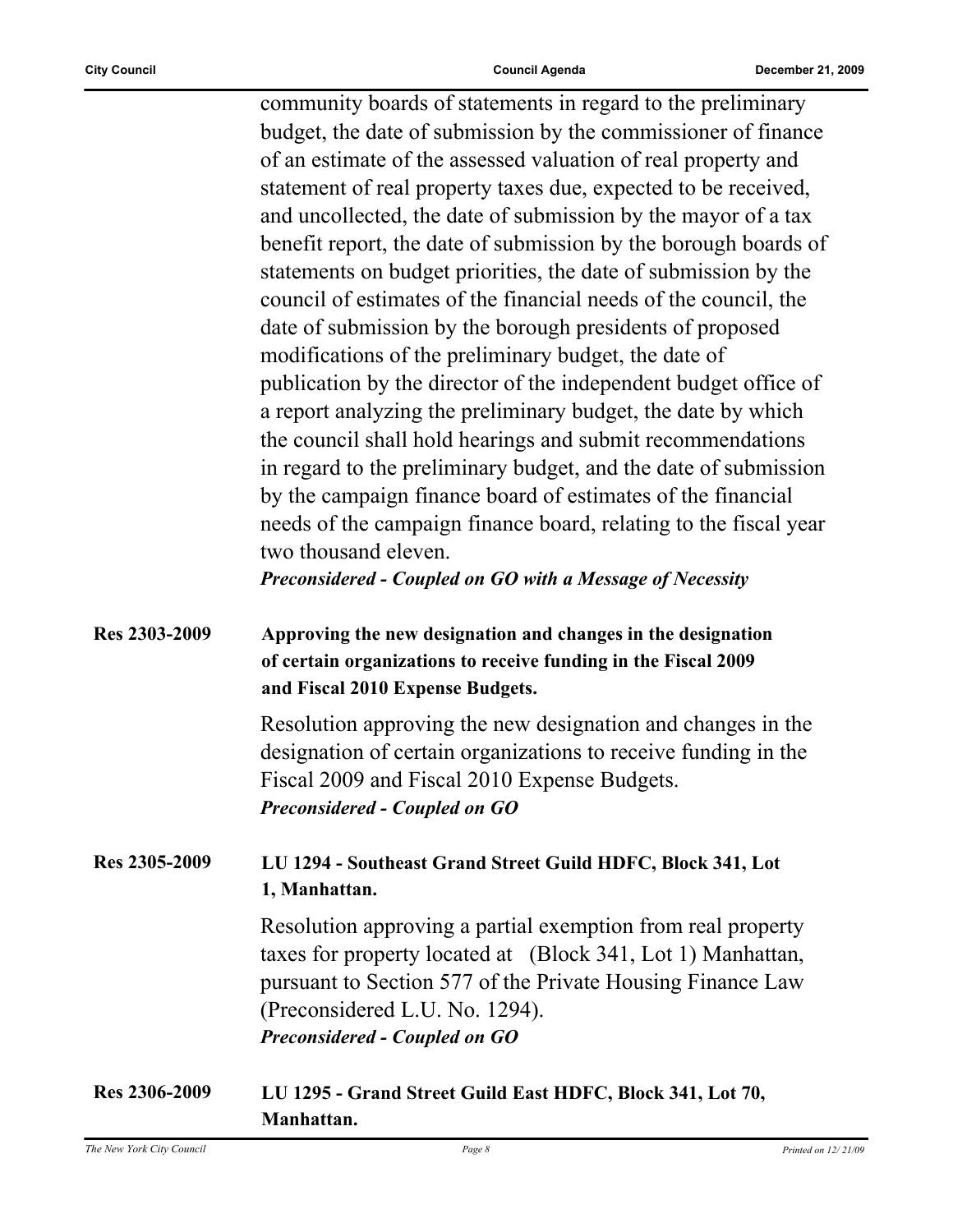Resolution approving a partial exemption from real property taxes for property located at (Block 341, Lot 70) Manhattan, pursuant to Section 577 of the Private Housing Finance Law (Preconsidered L.U. No. 1295). *Preconsidered - Coupled on GO*

#### **Res 2307-2009 LU 1296 - Grand Street Guild HDFC, Block 341, Lot 58, Manhattan.**

Resolution approving a partial exemption from real property taxes for property located at (Block 341, Lot 58) Manhattan, pursuant to Section 577 of the Private Housing Finance Law (Preconsidered L.U. No. 1296). *Preconsidered - Coupled on GO*

#### **Report of the Committee on Land Use**

| Res 2295-2009 | LU 1256 - Zoning, Economic Development Corporation and<br>Related Retail Armory, LLC, Bronx (C090236MMX)                                                                              |  |
|---------------|---------------------------------------------------------------------------------------------------------------------------------------------------------------------------------------|--|
|               | Resolution disapproving the decision of the City Planning<br>Commission on ULURP No. C 090236 MMX, an amendment<br>to the City Map $(L.U. No. 1256)$ .<br><b>Motion to Disapprove</b> |  |
| Res 2296-2009 | LU 1257 - Zoning, Economic Development Corporation, Bronx<br>(C090237MMX)                                                                                                             |  |
|               | Resolution disapproving the decision of the City Planning<br>Commission on ULURP No. C 090237 MMX, an amendment<br>to the City Map $(L.U. No. 1257)$ .<br><b>Motion to Disapprove</b> |  |
| Res 2297-2009 | LU 1258 - Zoning, Related Retail Armory, LLC and the<br><b>Economic Development Corporation, Bronx (C090437ZMX)</b>                                                                   |  |
|               | Resolution disapproving the decision of the City Planning<br>Commission on ULURP No. C 090437 ZMX, a Zoning Map<br>amendment $(L.U. No. 1258)$ .                                      |  |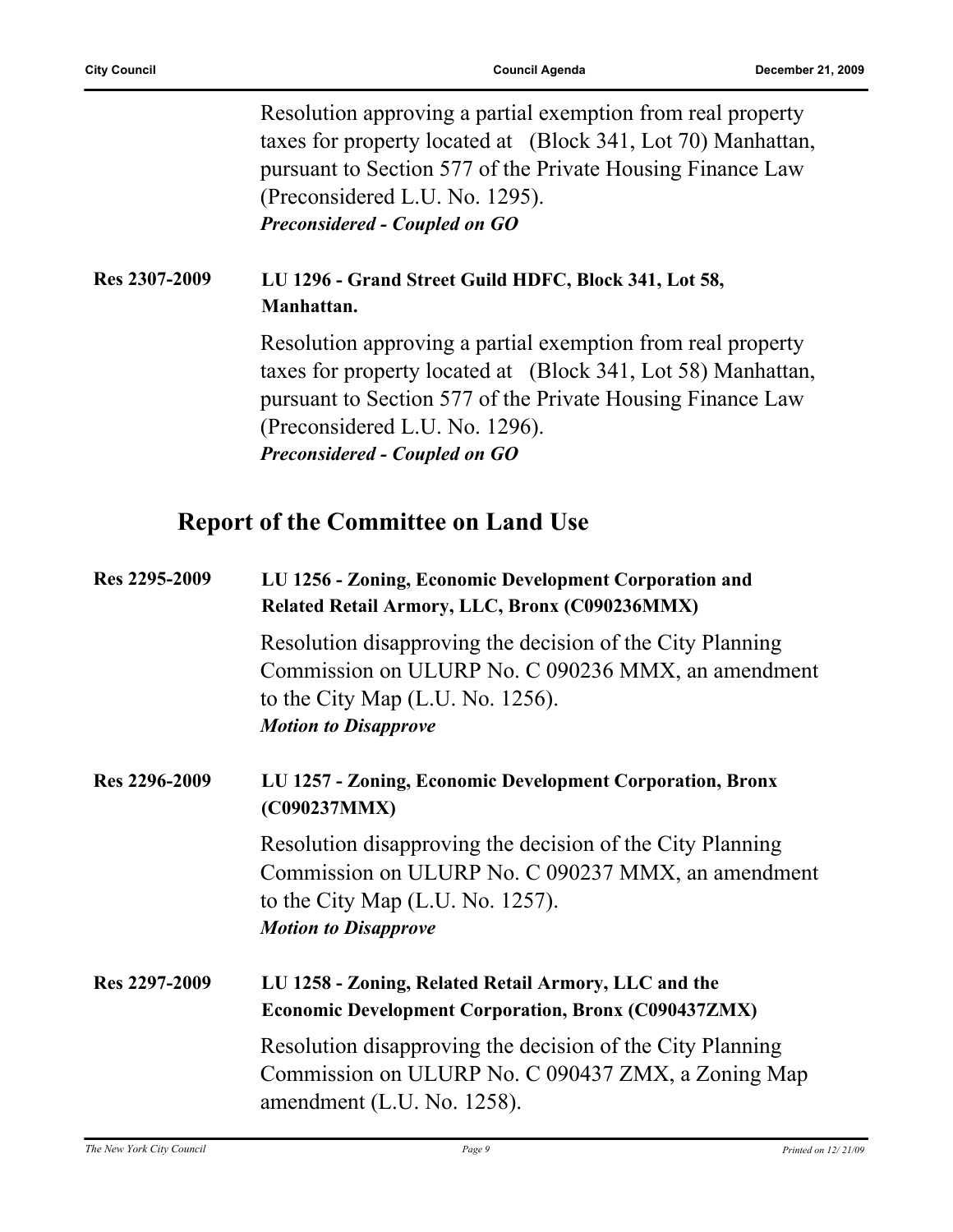|               | <b>Motion to Disapprove</b>                                                                                                                                                                                                                                                                                 |
|---------------|-------------------------------------------------------------------------------------------------------------------------------------------------------------------------------------------------------------------------------------------------------------------------------------------------------------|
| Res 2298-2009 | LU 1259 - Zoning, 29 West Kingsbridge Road, Bronx<br>(C090438PPX)                                                                                                                                                                                                                                           |
|               | Resolution disapproving the decision of the City Planning<br>Commission on ULURP No. C 090438 PPX, for the<br>disposition of one (1) city-owned property located at 29 West<br>Kingsbridge Road (Block 3247, Lots 10 and p/o 2), Borough<br>of the Bronx $(L.U. No. 1259)$ .<br><b>Motion to Disapprove</b> |
| M 1692-2009   | Mayor's Veto - LU 1256 / Res 2295 - Zoning, Economic<br>Development Corporation and Related Retail Armory, LLC,<br><b>Bronx (C090236MMX)</b>                                                                                                                                                                |
|               | Communication from the Mayor - Mayors veto and<br>disapproval message of Resolution Number 2295,<br>disapproving the decision of the City Planning Commission on<br>ULURP No. C 090236 MMX, an amendment to the City Map<br>(L.U. No. 1256).<br><b>Coupled to be Filed</b>                                  |
| M 1693-2009   | Mayor's Veto - LU 1257 / Res 2296 - Zoning, Economic<br><b>Development Corporation, Bronx (C090237MMX)</b>                                                                                                                                                                                                  |
|               | Communication from the Mayor - Mayors veto and<br>disapproval message of Resolution Number 2296,<br>disapproving the decision of the City Planning Commission on<br>ULURP No. C 090237 MMX, an amendment to the City Map<br>(L.U. No. 1257).<br><b>Coupled to be Filed</b>                                  |
| M 1694-2009   | Mayor's Veto - LU 1258 / Res 2297 - Zoning, Related Retail<br>Armory, LLC and the Economic Development Corporation,<br><b>Bronx (C090437ZMX)</b>                                                                                                                                                            |
|               | Communication from the Mayor - Mayors veto and<br>disapproval message of Resolution Number 2297,<br>disapproving the decision of the City Planning Commission on                                                                                                                                            |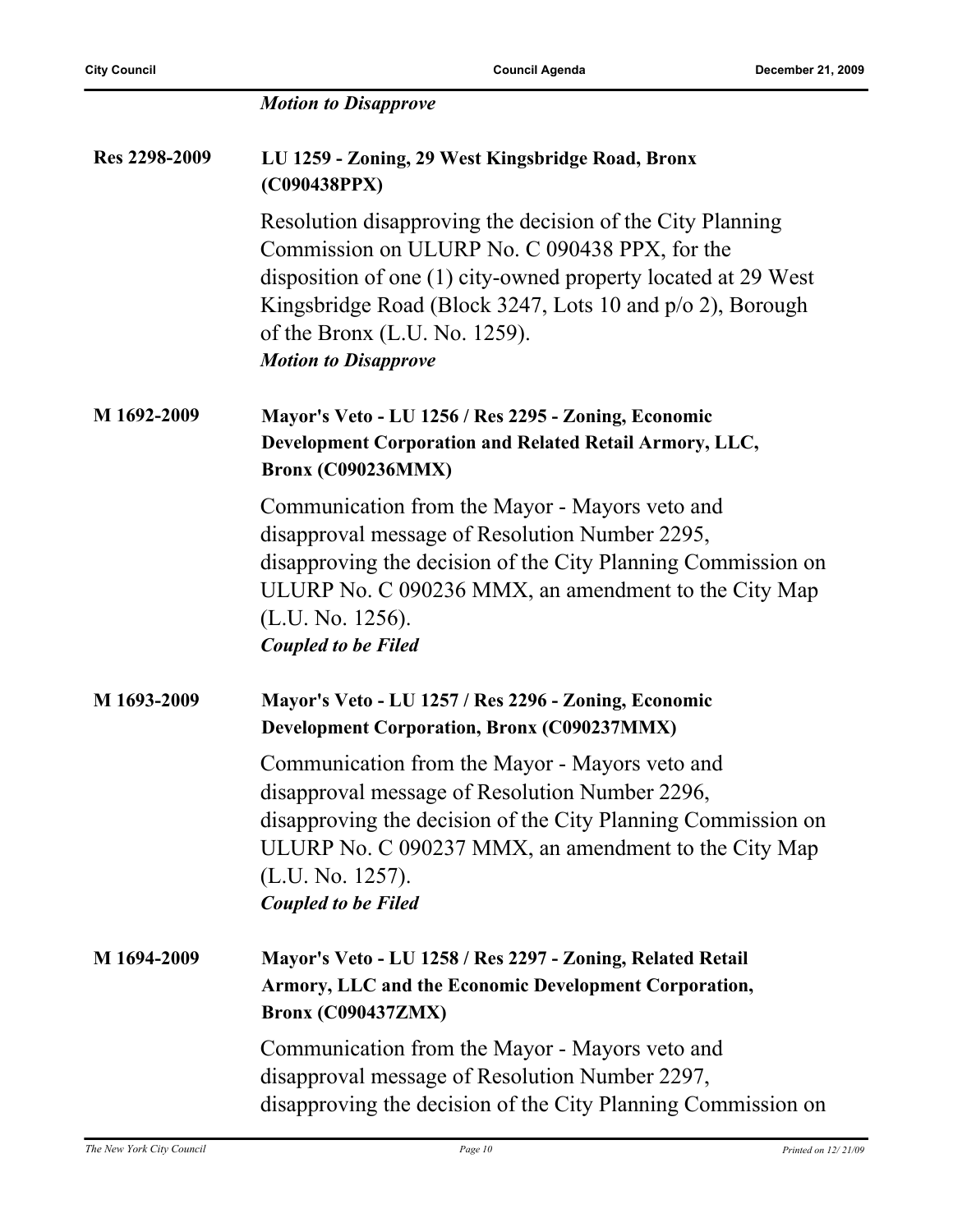|                      | ULURP No. C 090437 ZMX, a Zoning Map amendment (L.U.<br>No. 1258).                                                                                                                                                                                                                                                                                                                                                                                                                                 |
|----------------------|----------------------------------------------------------------------------------------------------------------------------------------------------------------------------------------------------------------------------------------------------------------------------------------------------------------------------------------------------------------------------------------------------------------------------------------------------------------------------------------------------|
|                      | <b>Coupled to be Filed</b>                                                                                                                                                                                                                                                                                                                                                                                                                                                                         |
| M 1695-2009          | Mayor's Veto - LU 1259 / Res 2298 - Zoning, 29 West<br>Kingsbridge Road, Bronx (C090438PPX)                                                                                                                                                                                                                                                                                                                                                                                                        |
|                      | Communication from the Mayor - Mayors veto and<br>disapproval message of Resolution Number 2298,<br>disapproving the decision of the City Planning Commission on<br>ULURP No. $C$ 090438 PPX, for the disposition of one $(1)$<br>city-owned property located at 29 West Kingsbridge Road<br>(Block 3247, Lots 10 and p/o 2), Borough of the Bronx (L.U.<br>No. 1259).<br><b>Coupled to be Filed</b>                                                                                               |
| Res 2308-2009        | LU 1271 - UDAPP, 89-06 138th Street and 107-05 Sutphin<br>Boulevard, Queens.                                                                                                                                                                                                                                                                                                                                                                                                                       |
|                      | Application no. 20105209 HAQ, an amendment to an Urban<br>Development Action Area Project located at 89-06 138th<br>Street and 107-05 Sutphin Boulevard, Council Districts no.<br>24 and 28, Borough of Queens. This matter is subject to<br>Council review and action at the request of the New York City<br>Department of Housing Preservation and Development, and<br>pursuant to Section 577 of the Private Housing Finance Law<br>for an exemption from real property taxes.<br>Coupled on GO |
| Res 2309-2009        | LU 1282 - Zoning Resolution, Citywide (20105211GFY)                                                                                                                                                                                                                                                                                                                                                                                                                                                |
|                      | Application no. 20105211 GFY, an Authorizing Resolution<br>for the granting of franchises for the installation of public pay<br>telephones and associated equipment on, over and under the<br>inalienable property of the City.<br><b>Coupled on GO</b>                                                                                                                                                                                                                                            |
| <b>Res 2310-2009</b> | LU 1283 - Sidewalk Cafe, 5693 Riverdale Avenue, Bronx<br>(20095681TCX)                                                                                                                                                                                                                                                                                                                                                                                                                             |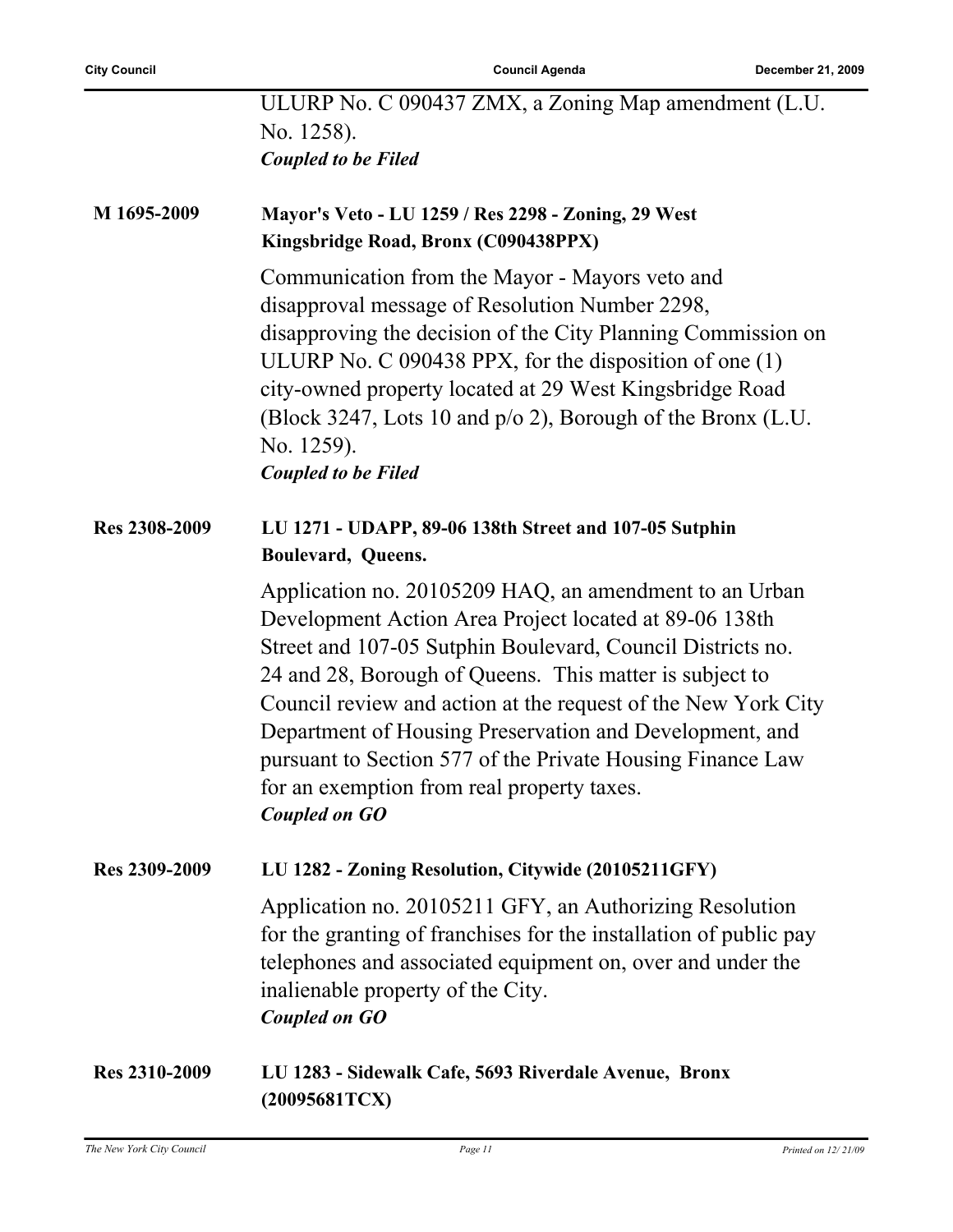Application no. 20095681 TCX pursuant to §20-226 of the Administrative Code of the City of New York, concerning the petition of Greentree to establish, maintain and operate an unenclosed sidewalk café located at 5693 Riverdale Avenue, Borough of the Bronx, Council District no. 11. This application is subject to review and action by the Land Use Committee only if called-up by vote of the Council pursuant to Rule 11.20b of the Council and §20-226(g) of the New York City Administrative Code. *Coupled on GO*

#### **Res 2311-2009 LU 1284 - Zoning Reso., Delury Square Park, Manhattan (N090509ZRM)**

Application no .N 090509 ZRM submitted by the Department of City Planning pursuant to Section 201 of the New York City Charter, for an amendment to the Zoning Resolution of the City of New York concerning Section 93-063 (Modification of use and bulk regulations for zoning lots fronting upon Delury Square Park) in the Special Lower Manhattan District. *Coupled on GO*

#### **Res 2312-2009 LU 1285 - UDAAP, Sunset Park, Brooklyn (N080396NPK)** Application no. N 080396 NPK, pursuant to Section 197-a and Section 197-d of the New York City Charter concerning The Brooklyn Community Board 7 197-a Plan for Sunset Park in Council District no. 38. *Coupled on GO*

#### **Res 2313-2009 LU 1286 - Sidewalk Cafe, Trel Restaurant, Inc, Manhattan (20105193TCM)**

Application no. 20105193 TCM, pursuant to §20-226 of the Administrative Code of the City of New York, concerning the petition of Trel Restaurant, Inc. d/b/a Rosie O'Grady's to establish, maintain and operate an unenclosed sidewalk café located at 800 Seventh Avenue, Borough of Manhattan,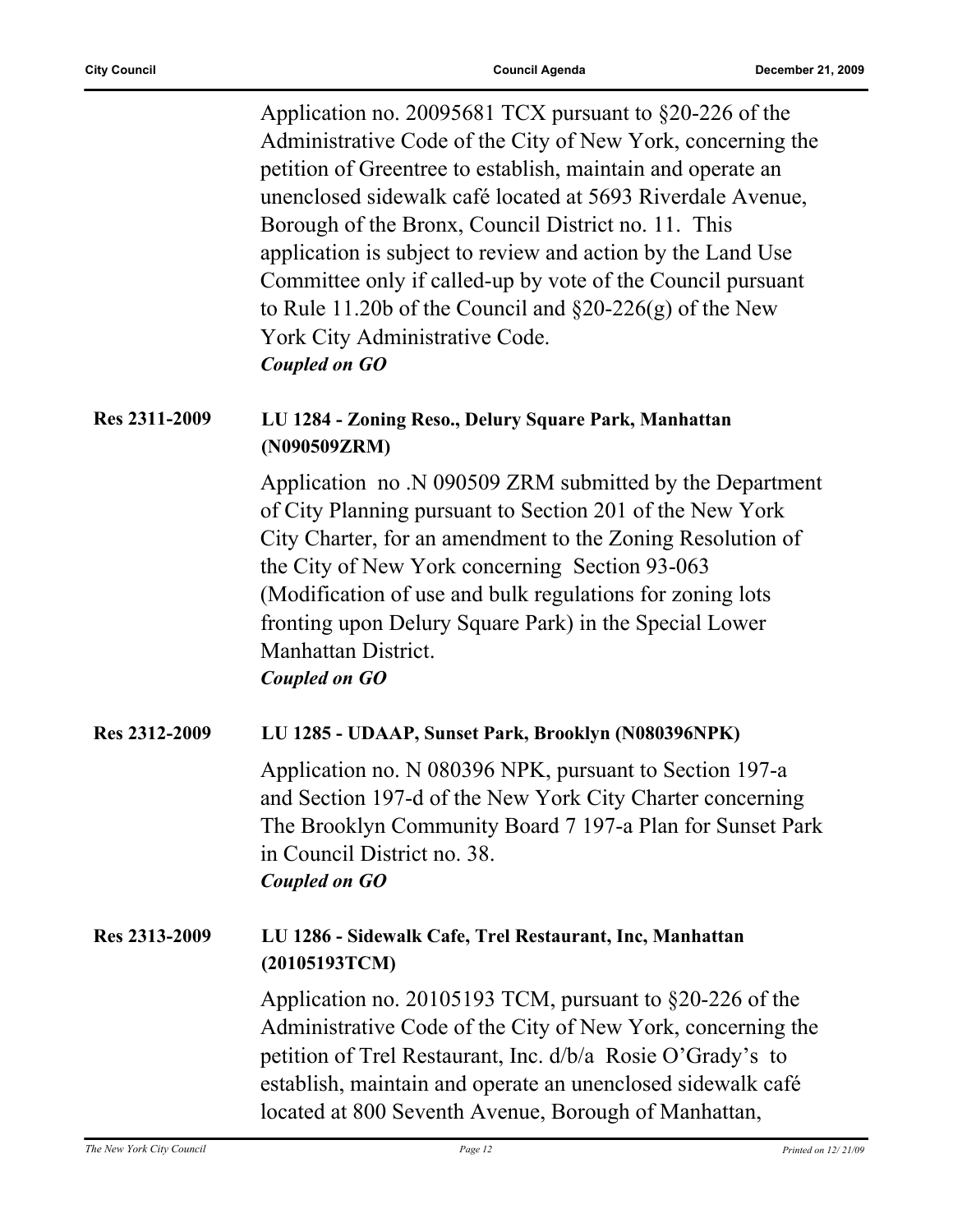|               | Council District no. 3. This application is subject to review<br>and action by the Land Use Committee only if called-up by<br>vote of the Council pursuant to Rule 11.20b of the Council<br>and $\S20-226(g)$ of the New York City Administrative Code.<br><b>Coupled on GO</b>                                                                                                                                                                                                                                                                                                                                                                                     |
|---------------|---------------------------------------------------------------------------------------------------------------------------------------------------------------------------------------------------------------------------------------------------------------------------------------------------------------------------------------------------------------------------------------------------------------------------------------------------------------------------------------------------------------------------------------------------------------------------------------------------------------------------------------------------------------------|
| Res 2314-2009 | LU 1287 - Landmark, 250 Baltic Street & 338 Forbell Street,<br><b>Brooklyn (20105215PPK)</b>                                                                                                                                                                                                                                                                                                                                                                                                                                                                                                                                                                        |
|               | Application no.20105215 PPK, the exchange of city-owned<br>property located at Application no.20105215 PPK, the<br>exchange of city-owned property located at 250 Baltic Street<br>for state-owned property located at 338 Forbell Street,<br>Borough of Brooklyn, Council Districts no. 39 and 37. This<br>matter is subject to Council review and action pursuant to<br>§72-h of the General Municipal Law. for state-owned property<br>located at 338 Forbell Street, Borough of Brooklyn, Council<br>Districts no. 39 and 37. This matter is subject to Council<br>review and action pursuant to §72-h of the General Municipal<br>Law.<br><b>Coupled on GO</b> |
| Res 2315-2009 | LU 1288 - ULURP, 1612 Park Place and 404A, 408, 414 and<br>416 Hopkinson Avenue, Brooklyn (C100067HAK)                                                                                                                                                                                                                                                                                                                                                                                                                                                                                                                                                              |
|               | Uniform land use review procedure application no. C 100067<br>HAK, an Urban Development Action Area Designation and<br>Project, located at 1612 Park Place and 404A, 408, 414 and<br>416 Hopkinson Avenue, and the disposition of such property,<br>Borough of Brooklyn, Council District no. 41. This matter is<br>subject to Council review and action pursuant to $§197$ -c and<br>§197-d of the New York City Charter and Article 16 of the<br>General Municipal Law.<br><b>Coupled on GO</b>                                                                                                                                                                   |
| Res 2316-2009 | LU 1292 - Landmark, 11-41 123rd Street, Queens<br>(20105203HKQ)                                                                                                                                                                                                                                                                                                                                                                                                                                                                                                                                                                                                     |
|               |                                                                                                                                                                                                                                                                                                                                                                                                                                                                                                                                                                                                                                                                     |

Application no. 20105203 HKQ (N 100137 HKQ), pursuant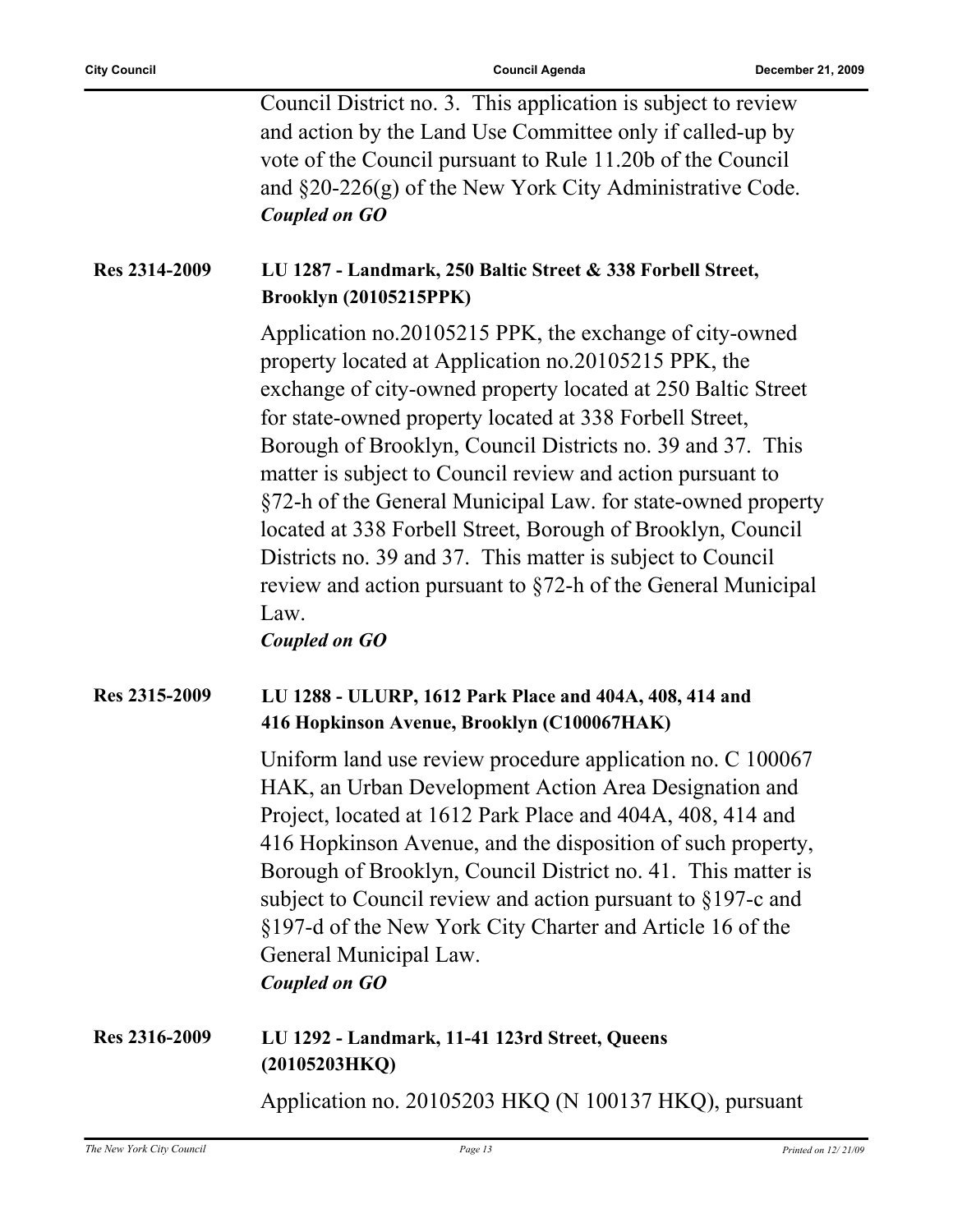|               | to §3020 of the Charter of the City of New York, concerning<br>the designation (List No.420, LP-2321) by the Landmarks<br>Preservation Commission of the Herman A. Schleicher<br>Mansion, located at 11-41 123rd Street (Block 3997, Lot 40)<br>as an historic landmark, Council District no. 19.<br><b>Coupled on GO</b>                                                                                                                                                           |
|---------------|-------------------------------------------------------------------------------------------------------------------------------------------------------------------------------------------------------------------------------------------------------------------------------------------------------------------------------------------------------------------------------------------------------------------------------------------------------------------------------------|
| Res 2317-2009 | LU 1297 - NY School Construction Authority Act, concerning<br>the proposed site selection for a new, approximately 612-seat<br>primary/intermediate school facility, known as P.S./I.S.<br>281-Manhattan (20105219SCM)                                                                                                                                                                                                                                                              |
|               | Application pursuant to Section 1732 of the New York School<br>Construction Authority Act, concerning the proposed site<br>selection for a new, approximately 612-seat<br>primary/intermediate school facility, known as P.S./I.S.<br>281-Manhattan, to be located on the east side of First Avenue<br>between East 35th Street and East 36th Street (Block 967, Lot<br>1 (in portion), Community School District No. 2. (20105219)<br>SCM)<br><b>Preconsidered - Coupled on GO</b> |
| Res 2318-2009 | LU 1298 - UDDAP, 924 and 928 Madison St and 1023, 1013,<br>1007, 1052 and 1054 Putnam Ave, Brooklyn (20105220HAK)                                                                                                                                                                                                                                                                                                                                                                   |
|               | Application submitted by the New York City Department of<br>Housing Preservation and Development for Council approval,<br>pursuant to Article 16 of the General Municipal Law, for a<br>modification to a previously approved Urban Development<br>Action Area Project and 924 and 928 Madison Street and<br>1023, 1013, 1007, 1052 and 1054 Putnam Avenue, Borough<br>of Brooklyn, Council District no. 41. (20105220 HAK)<br><b>Preconsidered - Coupled on GO</b>                 |

### **Report of the Committee on Parks and Recreation**

| Int $1103-2009-A$ | Naming of 70 thoroughfares and public places. |
|-------------------|-----------------------------------------------|
|                   |                                               |

A Local Law in relation to the naming of 70 thoroughfares and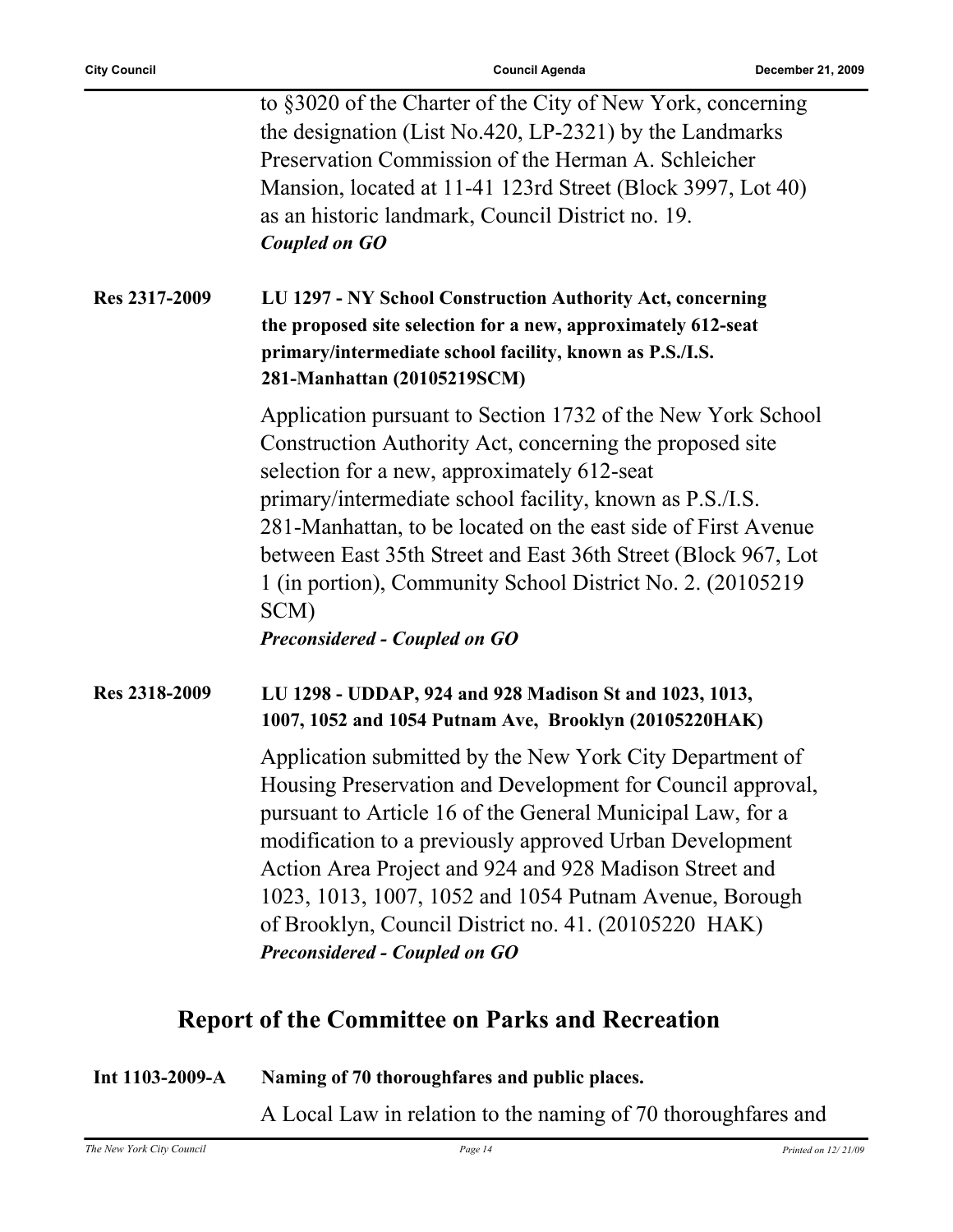public places, Ron Carey Avenue, Borough of Queens, Betty Pegen Way, Borough of Queens, Sol Soskin Way, Borough of Queens, Kenneth Jackson, Jr. Blvd., Borough of Brooklyn, Power Memorial Way, Borough of Manhattan, Morris R. Lee Place, Borough of Queens, John Hicks Way, Borough of Manhattan, Sugar Ray Robinson Way, Borough of Manhattan, Anthony Aristedes Delgado Way, Borough of Brooklyn, Thomas Joseph Sgroi A 9-11 Memorial Way, Borough of Brooklyn, Mitad del Mundo, Borough of Queens, Veterans Memorial Way, Borough of Brooklyn, Rev. Robert G. Lane Blvd., Borough of the Bronx, FF Alfred Ronaldson Place, Borough of the Bronx, Walter L. Johnson Corner Developer of Dyker Heights, Borough of Brooklyn, Rosemarie O' Keefe Way, Borough of Brooklyn, Hank Vogt Way, Borough of Brooklyn, Dr. Michael Brienza Way, Borough of Brooklyn, Hon. Thomas Tam Way, Borough of Manhattan, The Bowery Mission Way, Borough of Manhattan, Roger Laghezza Place, Borough of Queens, Nicolas A. Nowillo Place, Borough of Queens, Francesco "Frankie" Loccisano Way, Borough of Brooklyn, Dr. Jitendra Sukhadia Crossing, Borough of Staten Island, Benny A. Lyde Place, Borough of Brooklyn, Bernard L. Shapiro Boulevard, Borough of Queens, Janice Marie Knight Street, Borough of Brooklyn, Dr. Saul J. Farber Way, Borough of Manhattan, NYS Senator 1956-2006, Hon. John J. Marchi Way, Borough of Staten Island, Catherine Vanden-Heuvel Way, Borough of Staten Island, Elizabeth Stanton Way, Borough of Staten Island, Arthur F. Newcombe Sr. Way, Borough of Staten Island, FDNY Lt. John "Muzz" Murray Way, Borough of Staten Island, Corporal John C. Johnson, Sr. Road, Borough of Staten Island, Custodian Martin T. Cavanagh Way, Borough of Staten Island, Sergeant Gerald A. Johnson Corner, Borough of Staten Island, Carmine Narducci Way, Borough of Staten Island, Bobby Smith Court, Borough of Staten Island, Curtis High School Alumni Way, Borough of Staten Island, Michael Cocozza Way, Borough of Staten Island, Rabbi Dr. Joseph I. Singer Way, Borough of Brooklyn,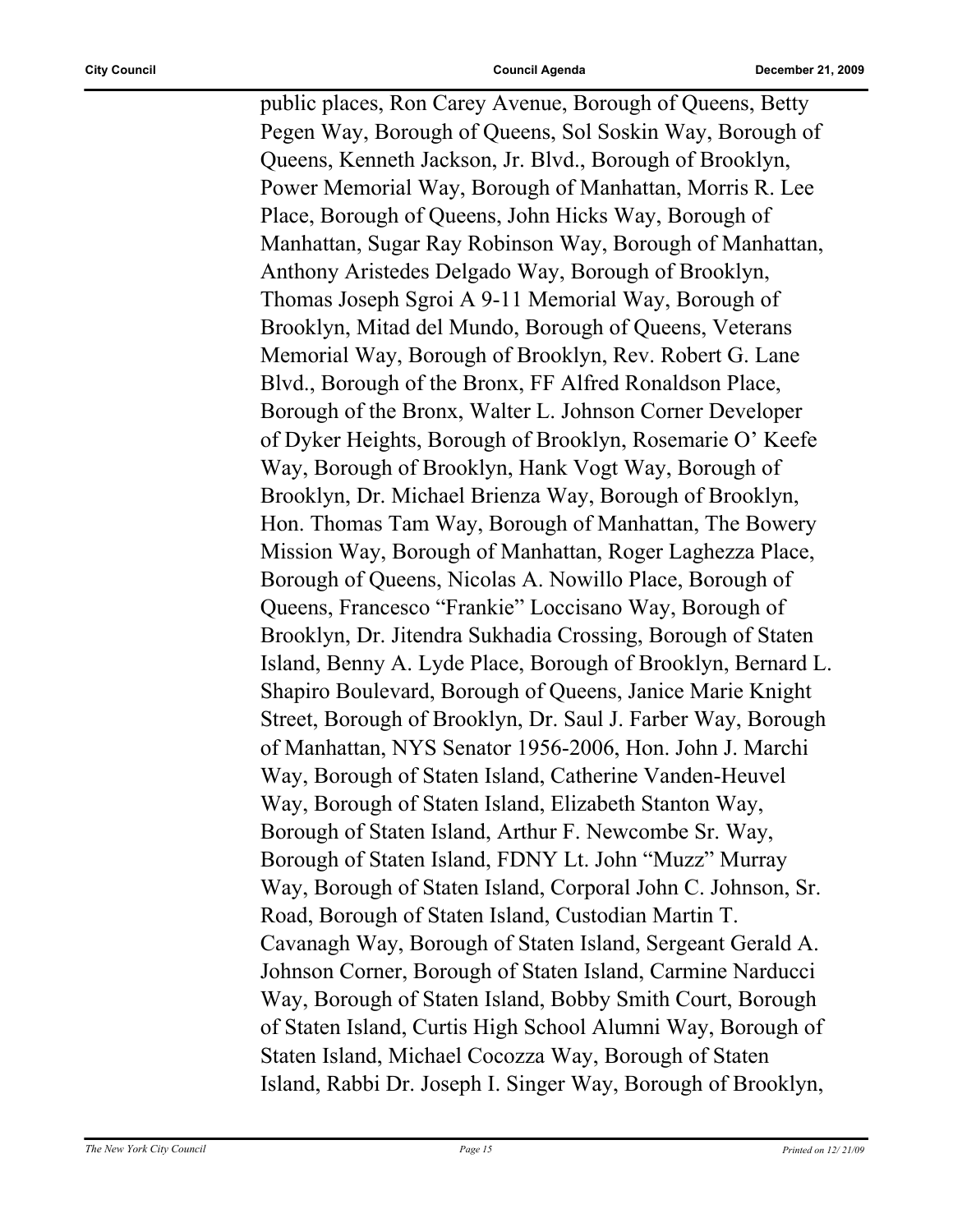Sheila Nelson Way, Borough of Brooklyn, P.O. Kevin M. Lee Way, Borough of Staten Island, Eugene S. Devlin III Way, Borough of Staten Island, Michael A. Primiano Way, Borough of Staten Island, Sal Somma Way, Borough of Staten Island, PV2 Isaac T. Cortes Way, Borough of the Bronx, Sister Jane Talbot Way, Borough of Brooklyn, Ken Siegelman Way, Borough of Brooklyn, Lance Corporal Alberto Francesconi Place, Borough of the Bronx, Supervising Fire Dispatcher Dennis Patrick O' Connell Place, Borough of the Bronx, Mr. Joseph Zinzi Place, Borough of the Bronx, J. Clifford Gadsden Place, Borough of Queens, Edith Copeland Baldwin Way, Borough of the Bronx, Det. Rudolph Vinston Edwards, Sr. Way, Borough of the Bronx, Gloria D. Alexander Way, Borough of the Bronx, Dorothy Gomes Way, Borough of the Bronx, Christian Regenhard Way, Borough of the Bronx, Charles Carroccetto Corner, Borough of the Bronx, Officer Dominick Pezzulo Triangle, Borough of the Bronx, Beverly Baxter Blvd., Borough of Queens, Sean Bell Way, Borough of Queens, Ghanwatti Boodram Way, Borough of Queens, Mike Lee Corner, Borough of Brooklyn, Burlingame Court, Borough of Queens, James Court, Borough of Queens, McKee Court, Borough of Queens, Calhoun Court, Borough of Queens, Moncrief Court, Borough of Queens, Lockwood Court, Borough of Queens and the repeal of sections 7 and 10 of local law number 46 for the year 2009, the repeal of sections 17 and 37 of local law number 48 for the year 2008 and the repeal of section 48 of local law number 64 for the year 2008.

*Amended and Coupled on GO*

#### **Report of the Committee on Transportation**

#### **Int 0662-2007-A Clergy parking permits.**

A Local Law to amend the administrative code of the city of New York, in relation to clergy parking permits. *Coupled on GO*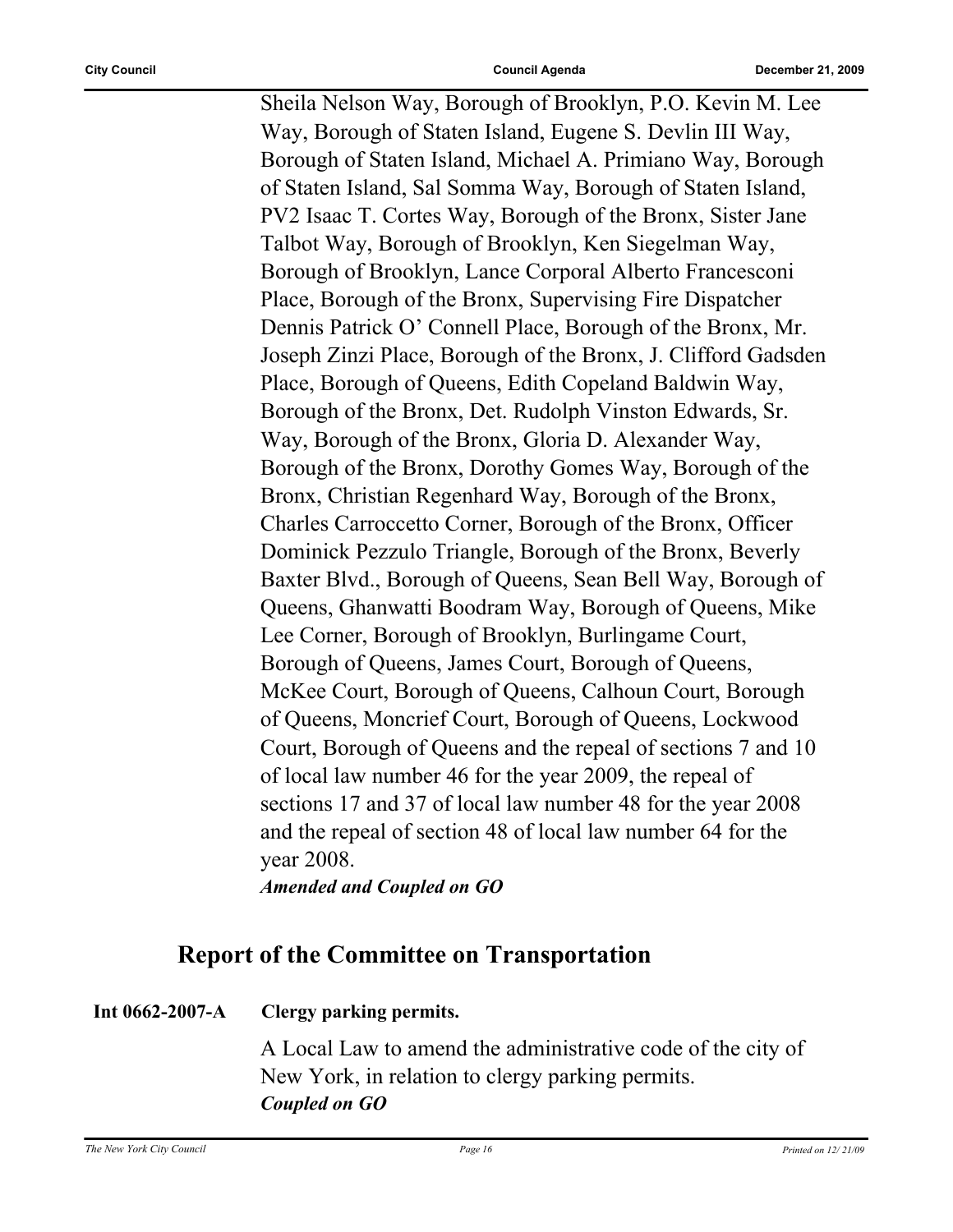| Int 0907-2009   | Establishing a grace period for certain parking violations.                                                                                                                                                   |
|-----------------|---------------------------------------------------------------------------------------------------------------------------------------------------------------------------------------------------------------|
|                 | A Local Law to amend the administrative code of the city of<br>New York, in relation to establishing a grace period for certain<br>parking violations.<br><b>Coupled on GO</b>                                |
| Int 1063-2009-A | Notice of major street construction projects.                                                                                                                                                                 |
|                 | A Local Law to amend the administrative code of the city of<br>New York, in relation to notice of major transportation<br>projects.<br><b>Amended and Coupled on GO</b>                                       |
| M 1688-2009     | Mayors veto and disapproval message, Int. No. 662-A, clergy<br>parking permits.                                                                                                                               |
|                 | Communication from the Mayor - Mayors veto and<br>disapproval message of Introductory Number 662-A, in<br>relation to clergy parking permits.<br><b>Coupled to be Filed</b>                                   |
| M 1689-2009     | Mayors veto and disapproval message, Int. No. 907,<br>establishing a grace period for certain parking violations.                                                                                             |
|                 | Communication from the Mayor - Mayors veto and<br>disapproval message of Introductory Number 907, in relation<br>to establishing a grace period for certain parking violations.<br><b>Coupled to be Filed</b> |

### **12. General Orders Calendar**

**Int 1083-2009-A Local representation on park conservancies.**

A Local Law to amend the administrative code of the city of New York, in relation to requiring local representation on park conservancies. *Coupled on GO*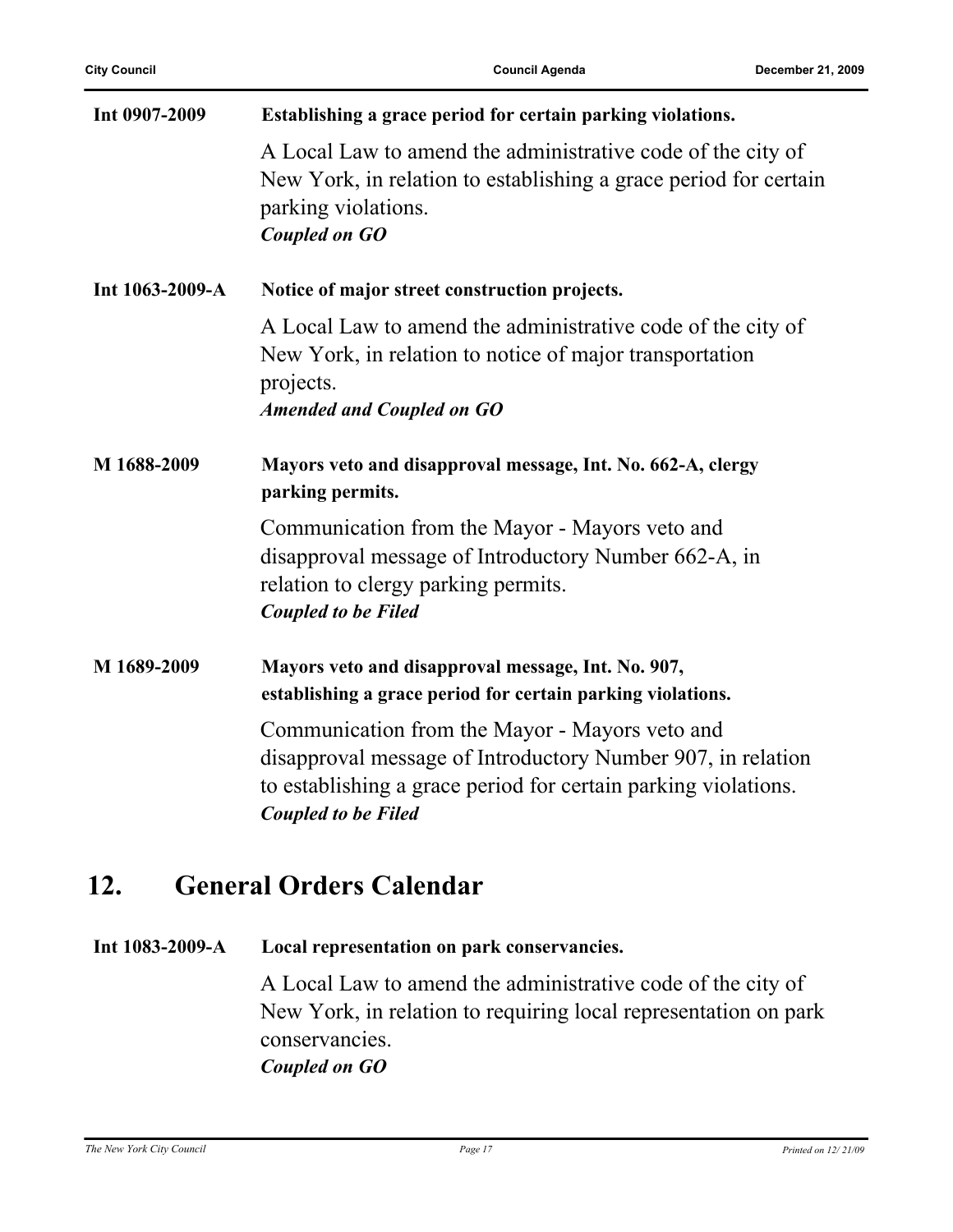| <b>City Council</b> | <b>Council Agenda</b>                                                                                                                                                                                                                                                                                                                                                                | December 21, 2009 |
|---------------------|--------------------------------------------------------------------------------------------------------------------------------------------------------------------------------------------------------------------------------------------------------------------------------------------------------------------------------------------------------------------------------------|-------------------|
| Res 2319-2009       | LU 1227 - ULURP, Broadway Traiangle, Brooklyn (<br>C090413ZMK)                                                                                                                                                                                                                                                                                                                       |                   |
|                     | Uniform Land Use Review Procedure application no. C<br>090413 ZMK pursuant to $\S 197$ -c and $\S 197$ -d of the New<br>York City Charter, concerning changes to the zoning map,<br>Section No.13b, Borough of Brooklyn, Council District no.<br>34<br>Coupled on GO                                                                                                                 |                   |
| Res 2320-2009       | LU 1228 - ULURP, Broadway Triangle, Brooklyn<br>(N090414ZRK)                                                                                                                                                                                                                                                                                                                         |                   |
|                     | Zoning resolution amendment application no. N 090414 ZRK,<br>pursuant to Sections 197-d and 200 of the New York City<br>Charter, respecting changes in the text of the Zoning<br>Resolution, relating to Article II, Chapter 3, Sections 23-90,<br>inclusive.<br><b>Coupled on GO</b>                                                                                                |                   |
| Res 2321-2009       | LU 1229 - ULURP, Broadway Triangle Urban Renewal Plan,<br>Brooklyn (C090415HUK)                                                                                                                                                                                                                                                                                                      |                   |
|                     | Uniform land use review procedure, application no. C 090415<br>HUK pursuant to $\S197$ -c and $\S197$ -d of the Charter of the<br>City of New York and §505 of the General Municipal Law<br>concerning the approval of an amendment to the Broadway<br>Triangle Urban Renewal Plan, Borough of Brooklyn, Council<br>District no. 34.<br><b>Coupled on GO</b>                         |                   |
| Res 2322-2009       | LU 1230 - ULURP, Broadway Triangle URA, Brooklyn<br>(C090416HAK)                                                                                                                                                                                                                                                                                                                     |                   |
|                     | Uniform land use review procedure application no. C 090416<br>HAK, an Urban Development Action Area Designation and<br>Project, located within the Broadway Triangle URA, and the<br>disposition of such property, Borough Brooklyn, Council<br>District no. 33. This matter is subject to Council Review and<br>action pursuant to $\S 197$ -c and $\S 197$ -d of the New York City |                   |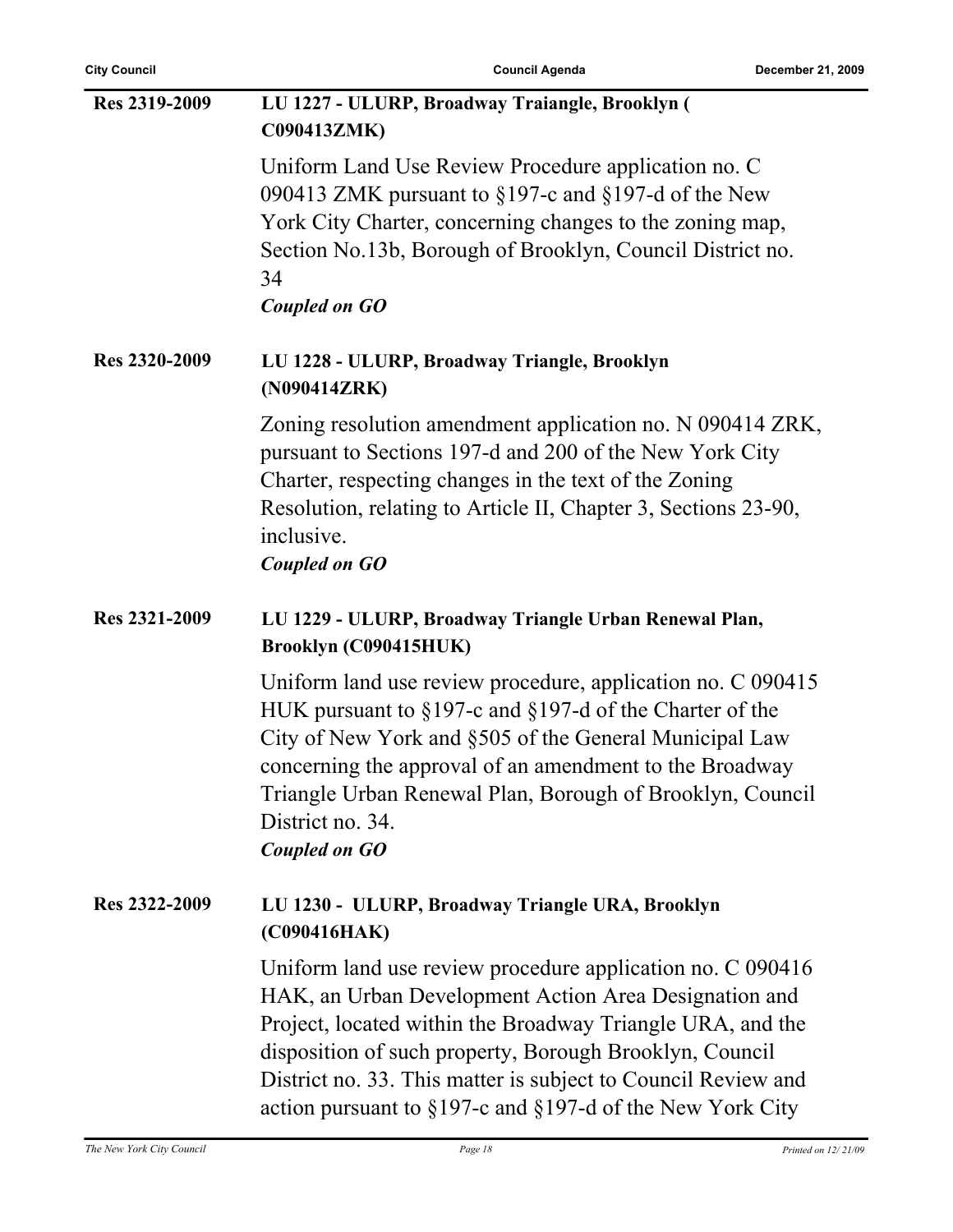Charter and Article 16 of the General Municipal Law. *Coupled on GO*

#### **Res 2323-2009 LU 1260 - Zoning, West 33rd Street, between Eleventh and Twelfth Avenues, Manhattan (C090408MMM)**

Application no C 090408 MMM. submitted by the Department of City Planning pursuant to Sections 197-c and 199 of the New York City Charter, for an amendment to the City Map involving a change in grade on West 33rd Street, between Eleventh and Twelfth Avenues. This application is subject to review and action by the Land Use Committee only if appealed to the Council pursuant to §197-d (b)(2) of the Charter or called up by vote of the Council pursuant to §197-d (b)(3) of the Charter. *Coupled on GO*

#### **Res 2324-2009 LU 1261- Zoning, The Westside Rail Yards/DEP Site, Manhattan (C090422HAM)**

Application no. C 090422 HAM submitted by the Department of Housing Preservation and Development (HPD) pursuant to Article 16 of the General Municipal Law of New York State for: the designation of property located at West 48th and West 49th streets, west of 10th Avenue (Block 1077, part of Lot 29), as an Urban Development Action Area; and an Urban Development Action Area Project for such area; and pursuant to Section 197-c of the New York City Charter for the disposition of such property to a developer to be selected by HPD; to facilitate the development of a mixed-use building, tentatively known as The Westside Rail Yards/DEP Site, with residential and retail space.

*Coupled on GO*

#### **Res 2325-2009 LU 1262 - Zoning, 806 Ninth Avenue, Manhattan (C090423HAM)**

Application no. C 090423 HAM submitted by the Department of Housing Preservation and Development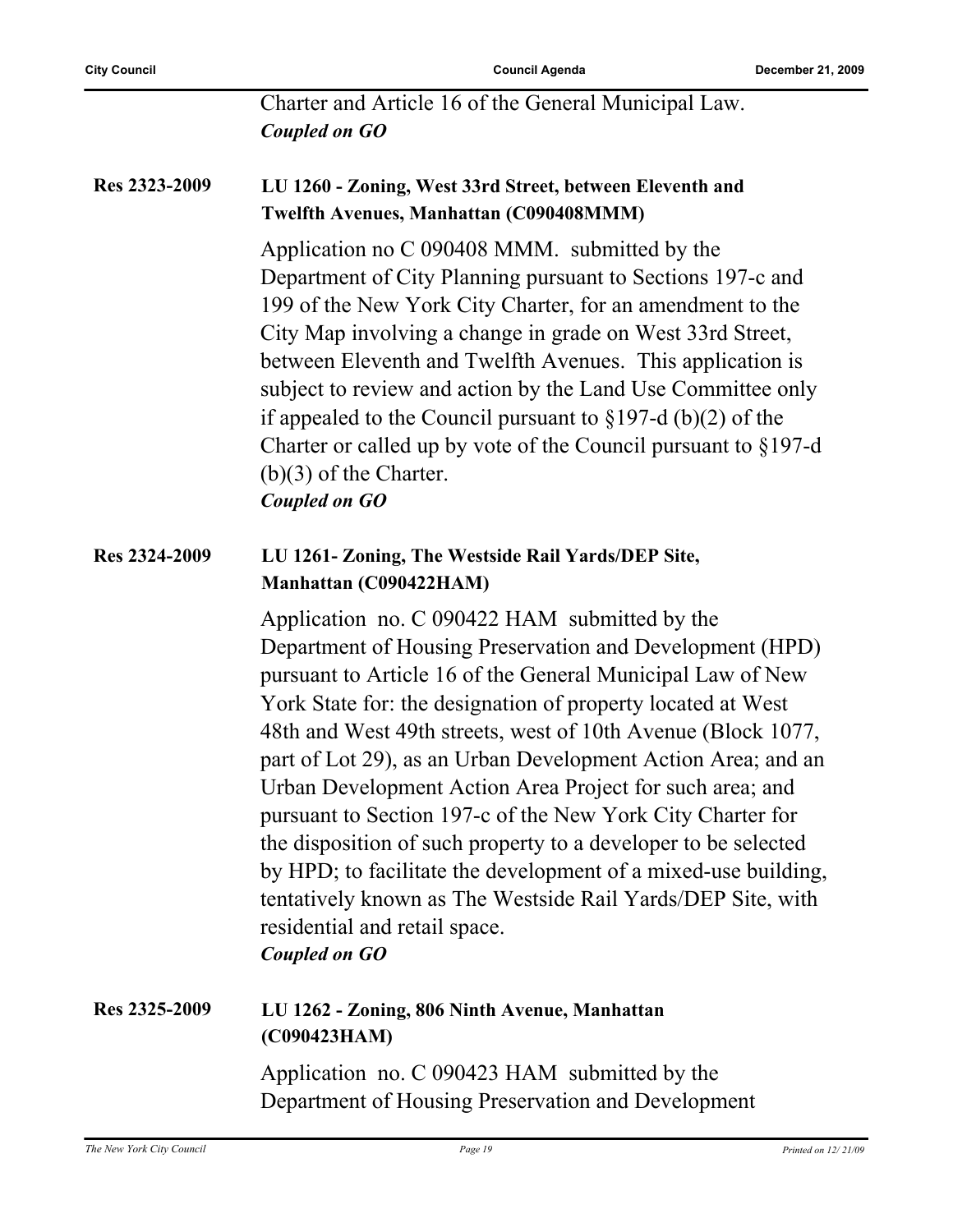$\overline{\phantom{0}}$ 

|               | (HPD):1) pursuant to Article 16 of the General Municipal<br>Law of New York State for: a. the designation of property<br>located at 806 Ninth Avenue (Block 1044, p/o Lot 3); as an<br>Urban Development Action Area; and an Urban Development<br>Action Area Project for such area; and pursuant to Section<br>197-c of the New York City Charter for the disposition of<br>such property to a developer to be selected by HPD; to<br>facilitate the development of a mixed-use building, tentatively<br>known as the Westside Rail Yard/MTA Site, with residential<br>and commercial space.<br><b>Coupled on GO</b> |
|---------------|-----------------------------------------------------------------------------------------------------------------------------------------------------------------------------------------------------------------------------------------------------------------------------------------------------------------------------------------------------------------------------------------------------------------------------------------------------------------------------------------------------------------------------------------------------------------------------------------------------------------------|
| Res 2326-2009 | LU 1263 - Zoning, Westside Railyard/DEP Site, Manhattan<br>(N090429ZRM)                                                                                                                                                                                                                                                                                                                                                                                                                                                                                                                                               |
|               | Application no. N 090429 ZRM submitted by the Department<br>of City Planning pursuant to Section 201 of the New York<br>City Charter, for an amendment of the Zoning Resolution of<br>the City of New York, concerning Article IX Chapter 6<br>(Special Clinton District), Borough of Manhattan, Community<br>District 4.<br><b>Coupled on GO</b>                                                                                                                                                                                                                                                                     |
| Res 2327-2009 | LU 1264 - Zoning, Westside Railyards/MTA Site, Manhattan<br>(C090430ZMM)                                                                                                                                                                                                                                                                                                                                                                                                                                                                                                                                              |
|               | Application no. C 090430 ZMM submitted by New York City<br>Department of City Planning pursuant to Sections 197-c and<br>201 of the New York City Charter for an amendment of the<br>Zoning Map, Section No. 8c: establishing within an existing<br>R8 District a C1-5 District.<br><b>Coupled on GO</b>                                                                                                                                                                                                                                                                                                              |
| Res 2328-2009 | LU 1265 - Zoning, RG WRY LLC, Manhattan (C090433ZMM)                                                                                                                                                                                                                                                                                                                                                                                                                                                                                                                                                                  |
|               | Application no. C 090433 ZMM submitted by RG WRY LLC<br>pursuant to Sections 197-c and 201 of the New York City<br>Charter for an amendment of the Zoning Map, Section No. 8b<br>changing from an M2-3 District to a C6-4 District.                                                                                                                                                                                                                                                                                                                                                                                   |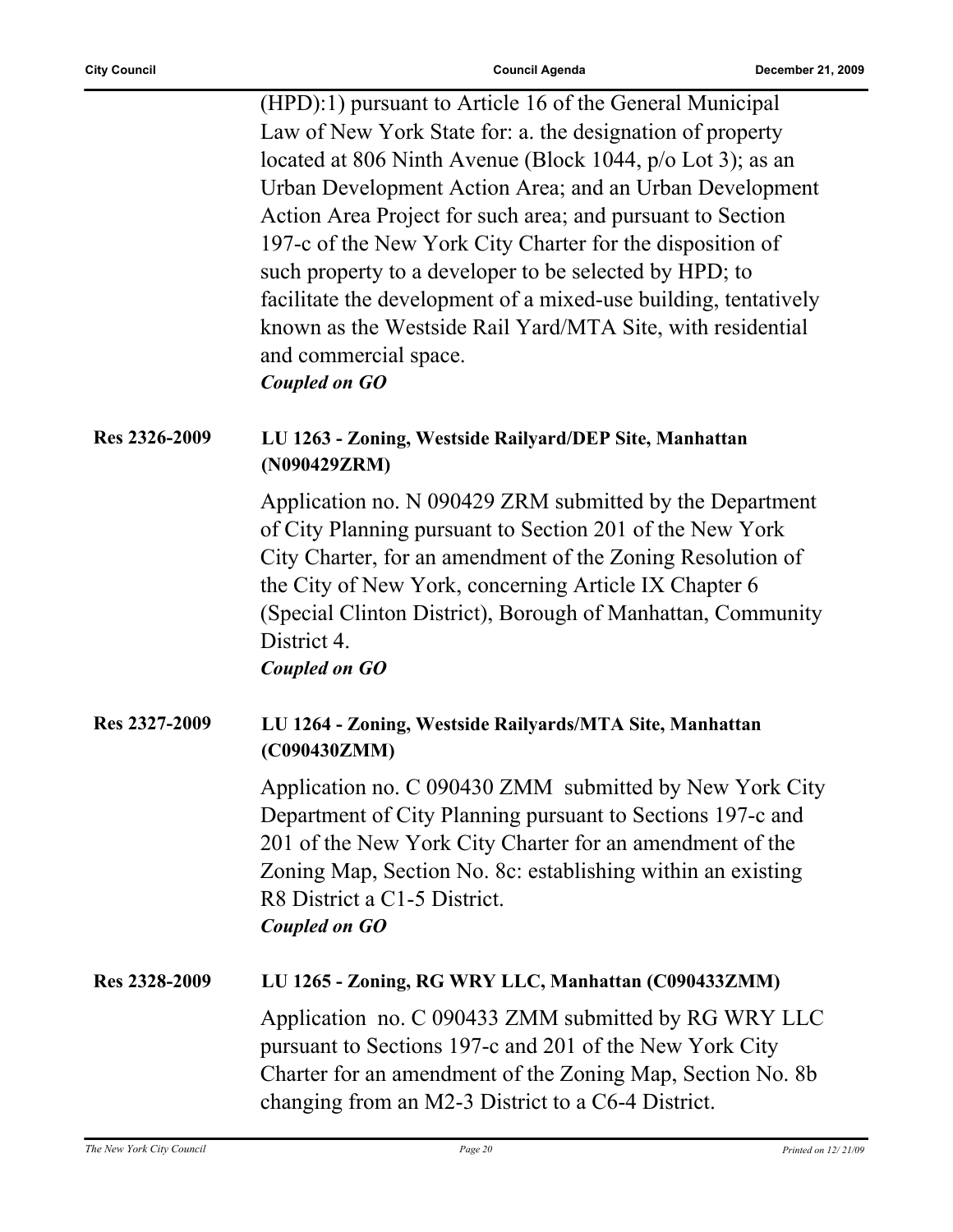#### *Coupled on GO*

#### **Res 2329-2009 LU 1266 - Zoning, Western Rail Yard Subdistrict F, Manhattan (N090434ZRM)**

Application no. N 090434 ZRM submitted by RG WRY LLC, pursuant to Section 201 of the New York City Charter, for an amendment of the Zoning Resolution of the City of New York, concerning Article IX, Chapter 3 (Special Hudson Yards District) relating to the addition of Western Rail Yard Subdistrict F and the expansion of the Special Hudson Yards District, Community District 4, Borough of Manhattan. *Coupled on GO*

#### **Res 2330-2009 LU 1267 - Zoning, Special Hudson Yards District, Manhattan (C090435ZSM)**

Application no. C 090435 ZSM submitted by RG WRY LLC pursuant to Sections 197-c and 201 of the New York City Charter for the grant of a special permit pursuant to Sections 93-052\* and 13-561 of the Zoning Resolution to allow an attended accessory parking garage (North Parking Garage) with a maximum capacity of 1100 spaces on portions of the ground floor and plaza level of a proposed mixed-use development (Block 676, Lot 3), in a C6-4 District, within the Special Hudson Yards District. This application is subject to review and action by the Land Use Committee only if appealed to the Council pursuant to §197-d (b)(2) of the Charter or called up by vote of the Council pursuant to  $\S 197-d$  (b)(3) of the Charter.

#### *Coupled on GO*

#### **Res 2331-2009 LU 1268 - Zoning, Special Hudson Yards District, Manhattan (C090436ZSM)**

Application no. C 090436 ZSM submitted by RG WRY LLC pursuant to Sections 197-c and 201 of the New York City Charter for the grant of a special permit pursuant to Sections 93-052\* and 13-561 of the Zoning Resolution to allow an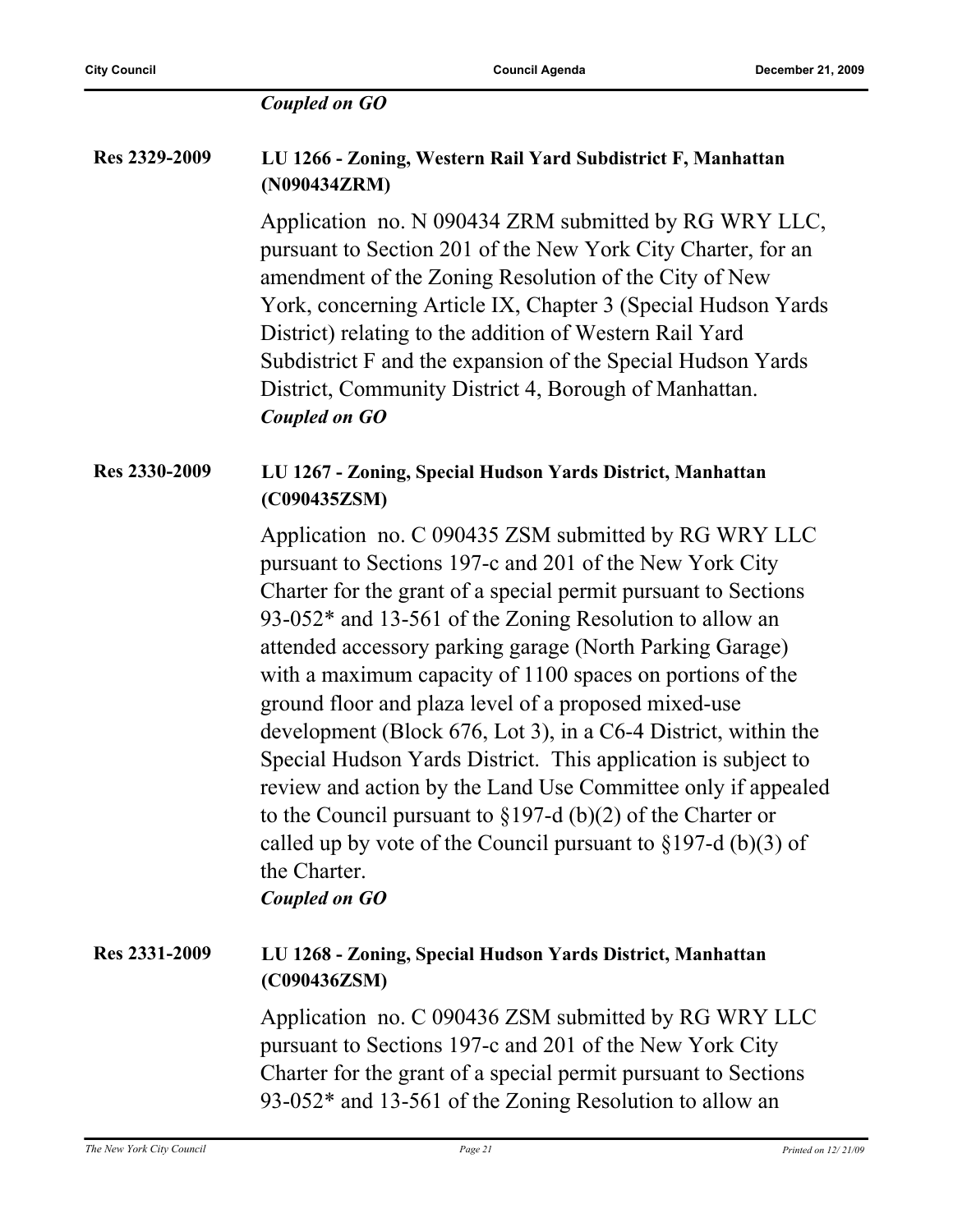| T2006-0001    | <b>Commissioner of Deeds</b>                                                                                                                                                                                                                                                                                                                                                                                                                                   |
|---------------|----------------------------------------------------------------------------------------------------------------------------------------------------------------------------------------------------------------------------------------------------------------------------------------------------------------------------------------------------------------------------------------------------------------------------------------------------------------|
|               | Manhattan.<br><b>Coupled on GO</b>                                                                                                                                                                                                                                                                                                                                                                                                                             |
|               | Application no. N 090293 ZRM by the Department of City<br>Planning, pursuant to Section 201 of the New York City<br>Charter, for an amendment of the Zoning Resolution of the<br>City of New York concerning the Special Lower Manhattan<br>District (Article IX, Chapter 1), Appendix A, Map 5, relating<br>to curb cut prohibitions, Community Board 1, Borough of                                                                                           |
| Res 2332-2009 | LU 1273 - Zoning Reso., Special Lower Manhattan District,<br>Manhattan (N090293ZRM)                                                                                                                                                                                                                                                                                                                                                                            |
|               | attended accessory parking garage (South Parking Garage)<br>with a maximum capacity of 800 (Block 676, Lot 3), in a<br>C6-4 District within the Special Hudson Yards District. This<br>application is subject to review and action by the Land Use<br>Committee only if appealed to the Council pursuant to $\S 197-d$<br>$(b)(2)$ of the Charter or called up by vote of the Council<br>pursuant to $\S 197-d$ (b)(3) of the Charter.<br><b>Coupled on GO</b> |

Commissioner of Deeds *Coupled on GO*

### **Coupled on General Order Calendar**

## **Consumer Affairs**

- **Int 0240-2006-A Penalties associated with the sale of toy guns.** *A and GO*
- **Int 0853-2008-A Amusement Devices** *A and GO*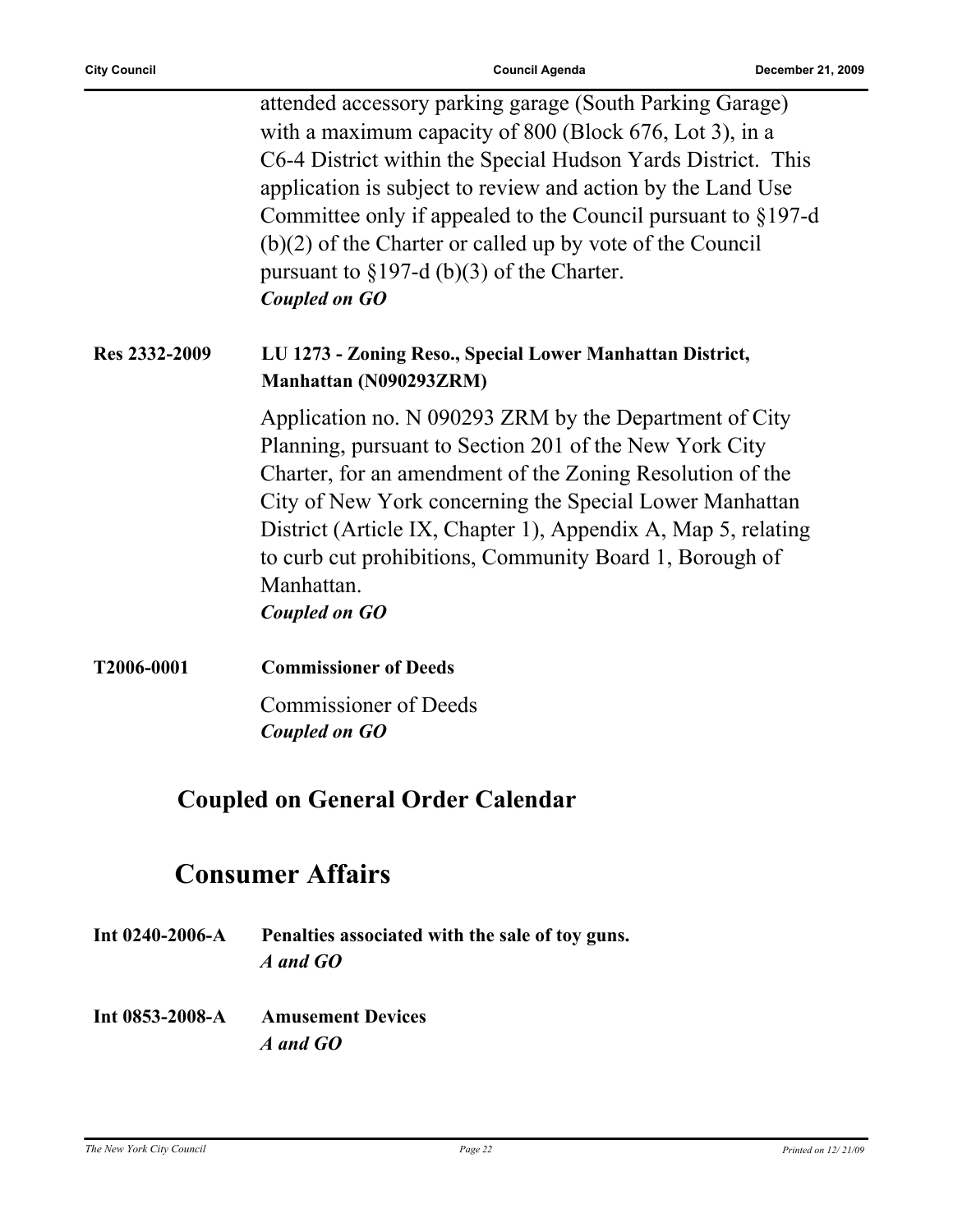## **Economic Development**

| Int $1014 - 2009 - A$ | Regionally significant projects and empire zones. |
|-----------------------|---------------------------------------------------|
|                       | A and GO                                          |

**Res 2304-2009 Regionally significant projects and empire zones.** *Preconsidered - GO*

### **Finance**

| Int 1106-2009 | Authorizing an increase in the amount to be expended in eight<br>business improvement districts.<br>GQ                                                                                          |
|---------------|-------------------------------------------------------------------------------------------------------------------------------------------------------------------------------------------------|
| Int 1110-2009 | <b>Preliminary Budget Extender Bill</b><br>$GO$ with $M/N$                                                                                                                                      |
| Res 2303-2009 | Approving the new designation and changes in the designation<br>of certain organizations to receive funding in the Fiscal 2009<br>and Fiscal 2010 Expense Budgets.<br><b>Preconsidered - GO</b> |
| Res 2305-2009 | LU 1294 - Southeast Grand Street Guild HDFC, Block 341, Lot<br>1, Manhattan.<br><b>Preconsidered - GO</b>                                                                                       |
| Res 2306-2009 | LU 1295 - Grand Street Guild East HDFC, Block 341, Lot 70,<br>Manhattan.<br><b>Preconsidered - GO</b>                                                                                           |
| Res 2307-2009 | LU 1296 - Grand Street Guild HDFC, Block 341, Lot 58,<br>Manhattan.<br><b>Preconsidered - GO</b>                                                                                                |

### **Land Use**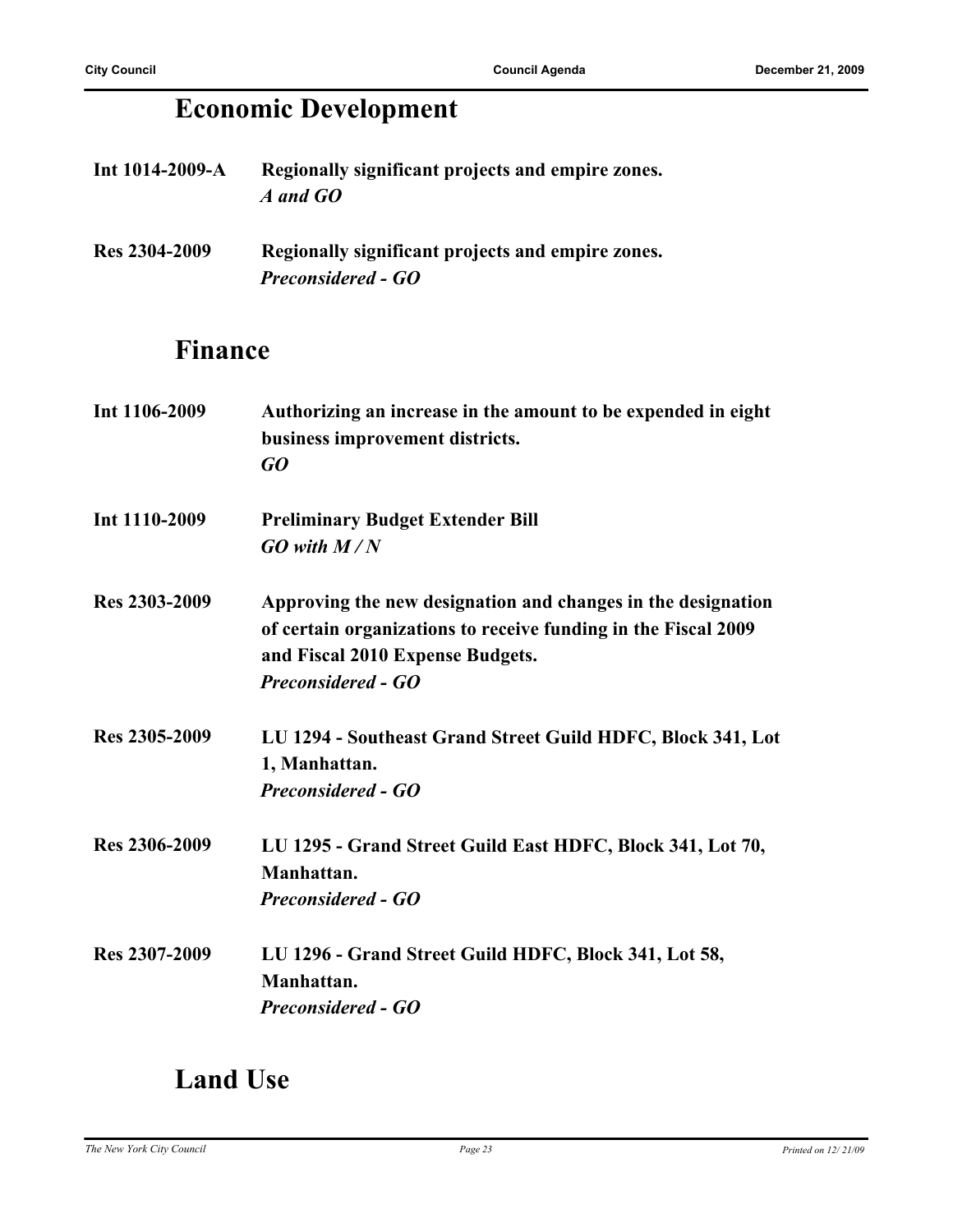| Res 2295-2009 | LU 1256 - Zoning, Economic Development Corporation and<br>Related Retail Armory, LLC, Bronx (C090236MMX) |
|---------------|----------------------------------------------------------------------------------------------------------|
|               | <b>Disapproved</b>                                                                                       |
| Res 2296-2009 | LU 1257 - Zoning, Economic Development Corporation, Bronx<br>(C090237MMX)                                |
|               | <b>Disapproved</b>                                                                                       |
| Res 2297-2009 | LU 1258 - Zoning, Related Retail Armory, LLC and the                                                     |
|               | <b>Economic Development Corporation, Bronx (C090437ZMX)</b>                                              |
|               | <b>Disapproved</b>                                                                                       |
| Res 2298-2009 | LU 1259 - Zoning, 29 West Kingsbridge Road, Bronx                                                        |
|               | (C090438PPX)                                                                                             |
|               | <b>Disapproved</b>                                                                                       |
| M 1692-2009   | Mayor's Veto - LU 1256 / Res 2295 - Zoning, Economic                                                     |
|               | Development Corporation and Related Retail Armory, LLC,                                                  |
|               | <b>Bronx (C090236MMX)</b>                                                                                |
|               | <b>Filed</b>                                                                                             |
| M 1693-2009   | Mayor's Veto - LU 1257 / Res 2296 - Zoning, Economic                                                     |
|               | <b>Development Corporation, Bronx (C090237MMX)</b>                                                       |
|               | <b>Filed</b>                                                                                             |
| M 1694-2009   | Mayor's Veto - LU 1258 / Res 2297 - Zoning, Related Retail                                               |
|               | Armory, LLC and the Economic Development Corporation,                                                    |
|               | <b>Bronx (C090437ZMX)</b>                                                                                |
|               | <b>Filed</b>                                                                                             |
| M 1695-2009   | Mayor's Veto - LU 1259 / Res 2298 - Zoning, 29 West                                                      |
|               | Kingsbridge Road, Bronx (C090438PPX)                                                                     |
|               | <b>Filed</b>                                                                                             |
| Res 2308-2009 | LU 1271 - UDAPP, 89-06 138th Street and 107-05 Sutphin                                                   |
|               | Boulevard, Queens.                                                                                       |
|               | GO                                                                                                       |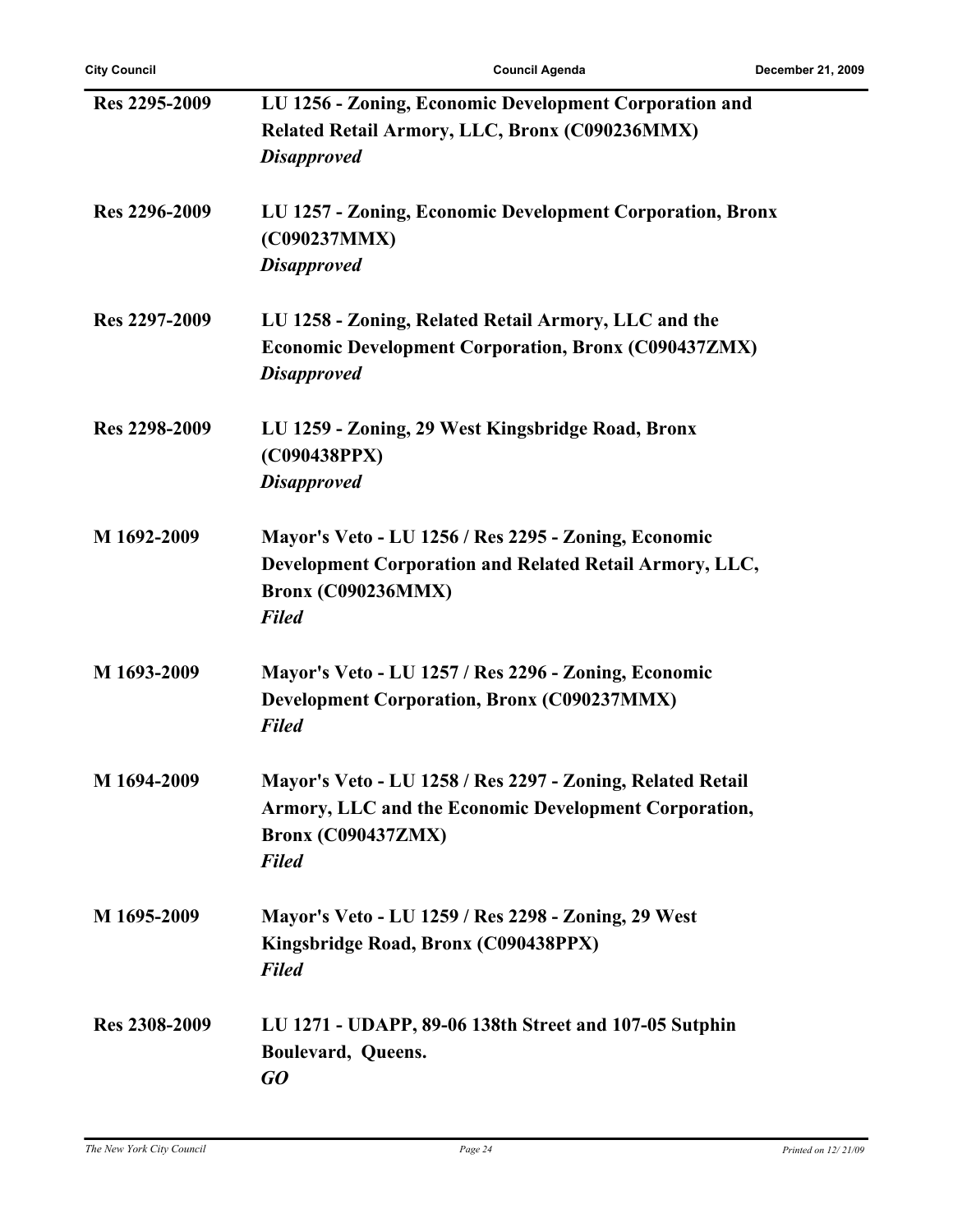| Res 2309-2009 | LU 1282 - Zoning Resolution, Citywide (20105211GFY)<br>GO                                                                                                                                                                                           |
|---------------|-----------------------------------------------------------------------------------------------------------------------------------------------------------------------------------------------------------------------------------------------------|
| Res 2310-2009 | LU 1283 - Sidewalk Cafe, 5693 Riverdale Avenue, Bronx<br>(20095681TCX)<br>GO                                                                                                                                                                        |
| Res 2311-2009 | LU 1284 - Zoning Reso., Delury Square Park, Manhattan<br>(N090509ZRM)<br>GO                                                                                                                                                                         |
| Res 2312-2009 | LU 1285 - UDAAP, Sunset Park, Brooklyn (N080396NPK)<br>GO                                                                                                                                                                                           |
| Res 2313-2009 | LU 1286 - Sidewalk Cafe, Trel Restaurant, Inc, Manhattan<br>(20105193TCM)<br>GO                                                                                                                                                                     |
| Res 2314-2009 | LU 1287 - Landmark, 250 Baltic Street & 338 Forbell Street,<br><b>Brooklyn (20105215PPK)</b><br>GO                                                                                                                                                  |
| Res 2315-2009 | LU 1288 - ULURP, 1612 Park Place and 404A, 408, 414 and<br>416 Hopkinson Avenue, Brooklyn (C100067HAK)<br>GO                                                                                                                                        |
| Res 2316-2009 | LU 1292 - Landmark, 11-41 123rd Street, Queens<br>(20105203HKQ)<br>GO                                                                                                                                                                               |
| Res 2317-2009 | LU 1297 - NY School Construction Authority Act, concerning<br>the proposed site selection for a new, approximately 612-seat<br>primary/intermediate school facility, known as P.S./I.S.<br>281-Manhattan (20105219SCM)<br><b>Preconsidered - GO</b> |
| Res 2318-2009 | LU 1298 - UDDAP, 924 and 928 Madison St and 1023, 1013,<br>1007, 1052 and 1054 Putnam Ave, Brooklyn (20105220HAK)                                                                                                                                   |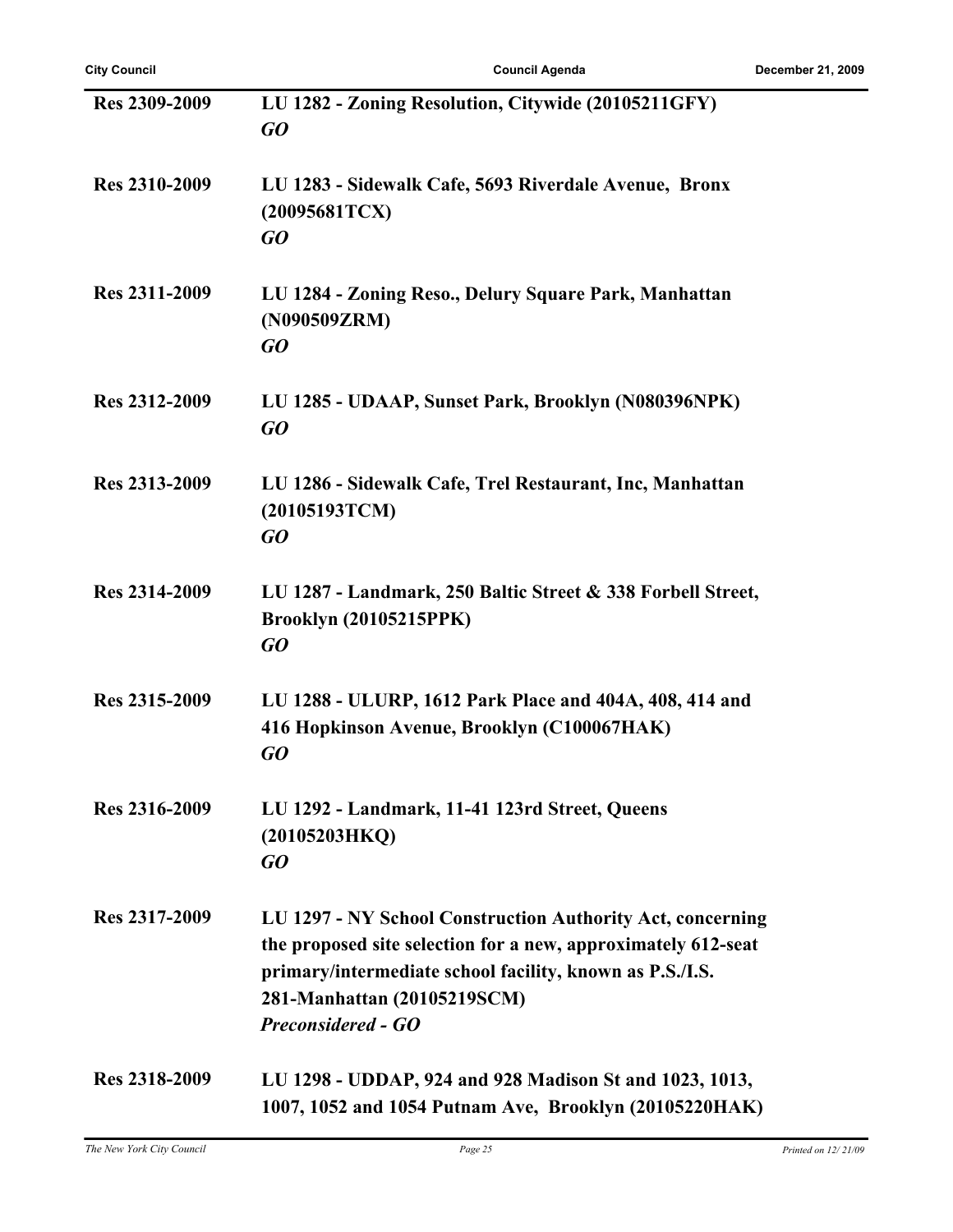*Preconsidered - GO*

### **Parks and Recreation**

**Int 1103-2009-A Naming of 70 thoroughfares and public places.** *A and GO*

### **Transportation**

| Int $0662 - 2007 - A$ | Clergy parking permits.<br>GO                                                                                                     |
|-----------------------|-----------------------------------------------------------------------------------------------------------------------------------|
| Int 0907-2009         | Establishing a grace period for certain parking violations.<br>GO                                                                 |
| Int 1063-2009-A       | Notice of major street construction projects.<br>A and GO                                                                         |
| M 1688-2009           | Mayors veto and disapproval message, Int. No. 662-A, clergy<br>parking permits.<br><b>Filed</b>                                   |
| M 1689-2009           | Mayors veto and disapproval message, Int. No. 907,<br>establishing a grace period for certain parking violations.<br><b>Filed</b> |

### **General Order Calendar**

| Int $1083 - 2009 - A$ | Local representation on park conservancies.<br>GO                     |
|-----------------------|-----------------------------------------------------------------------|
| Res 2319-2009         | LU 1227 - ULURP, Broadway Traiangle, Brooklyn (<br><b>C090413ZMK)</b> |
|                       | GO                                                                    |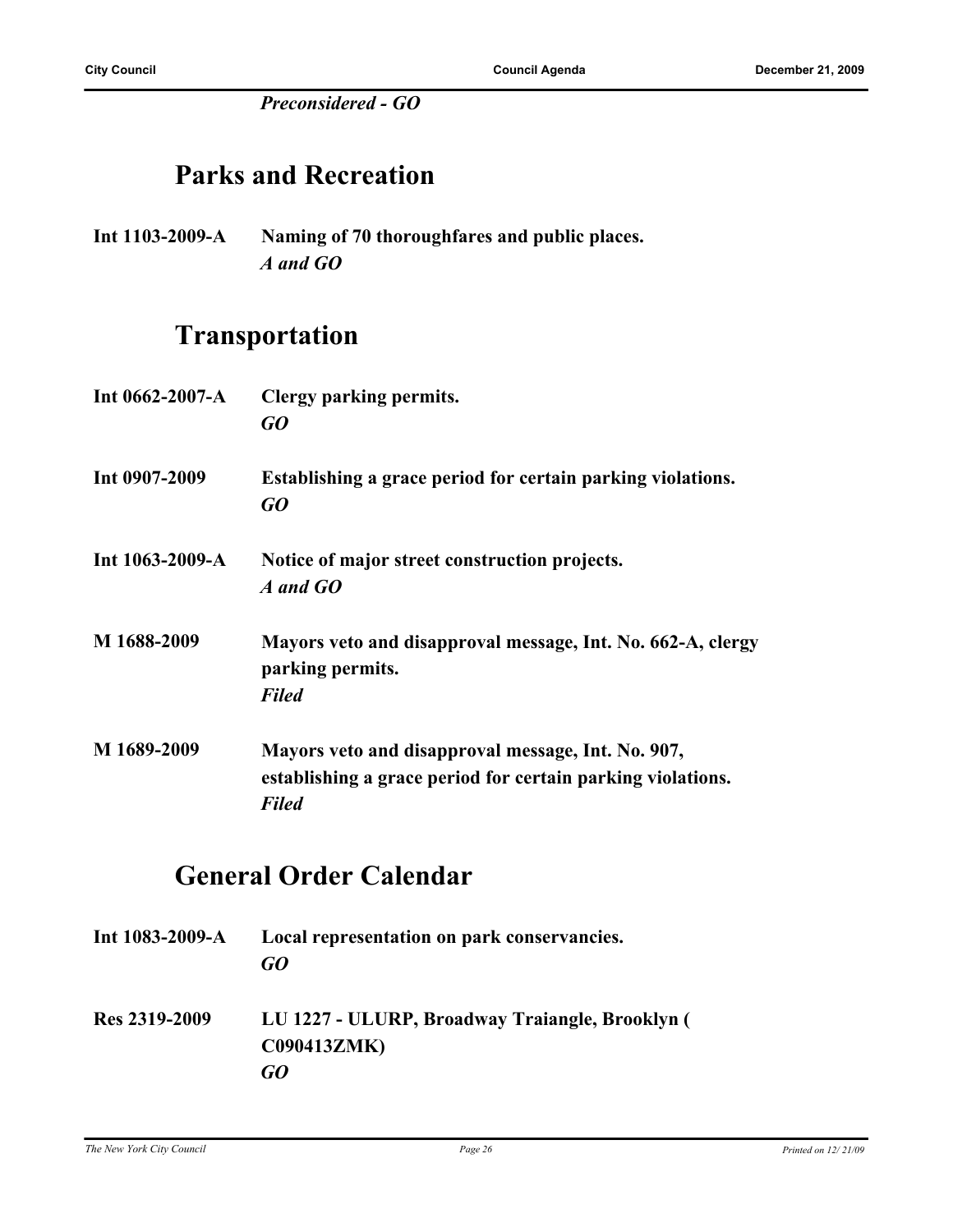| Res 2320-2009 | LU 1228 - ULURP, Broadway Triangle, Brooklyn                 |
|---------------|--------------------------------------------------------------|
|               | (N090414ZRK)                                                 |
|               | GO                                                           |
|               |                                                              |
| Res 2321-2009 | LU 1229 - ULURP, Broadway Triangle Urban Renewal Plan,       |
|               | Brooklyn (C090415HUK)                                        |
|               | GO                                                           |
|               |                                                              |
| Res 2322-2009 | LU 1230 - ULURP, Broadway Triangle URA, Brooklyn             |
|               |                                                              |
|               | (C090416HAK)                                                 |
|               | GO                                                           |
| Res 2323-2009 | LU 1260 - Zoning, West 33rd Street, between Eleventh and     |
|               |                                                              |
|               | Twelfth Avenues, Manhattan (C090408MMM)                      |
|               | GO                                                           |
| Res 2324-2009 | LU 1261- Zoning, The Westside Rail Yards/DEP Site,           |
|               | Manhattan (C090422HAM)                                       |
|               | GO                                                           |
|               |                                                              |
| Res 2325-2009 | LU 1262 - Zoning, 806 Ninth Avenue, Manhattan                |
|               | (C090423HAM)                                                 |
|               | GO                                                           |
|               |                                                              |
| Res 2326-2009 | LU 1263 - Zoning, Westside Railyard/DEP Site, Manhattan      |
|               | (N090429ZRM)                                                 |
|               | GO                                                           |
|               |                                                              |
| Res 2327-2009 | LU 1264 - Zoning, Westside Railyards/MTA Site, Manhattan     |
|               | (C090430ZMM)                                                 |
|               | GO                                                           |
|               |                                                              |
| Res 2328-2009 | LU 1265 - Zoning, RG WRY LLC, Manhattan (C090433ZMM)         |
|               | GO                                                           |
|               |                                                              |
| Res 2329-2009 | LU 1266 - Zoning, Western Rail Yard Subdistrict F, Manhattan |
|               | (N090434ZRM)                                                 |
|               | GO                                                           |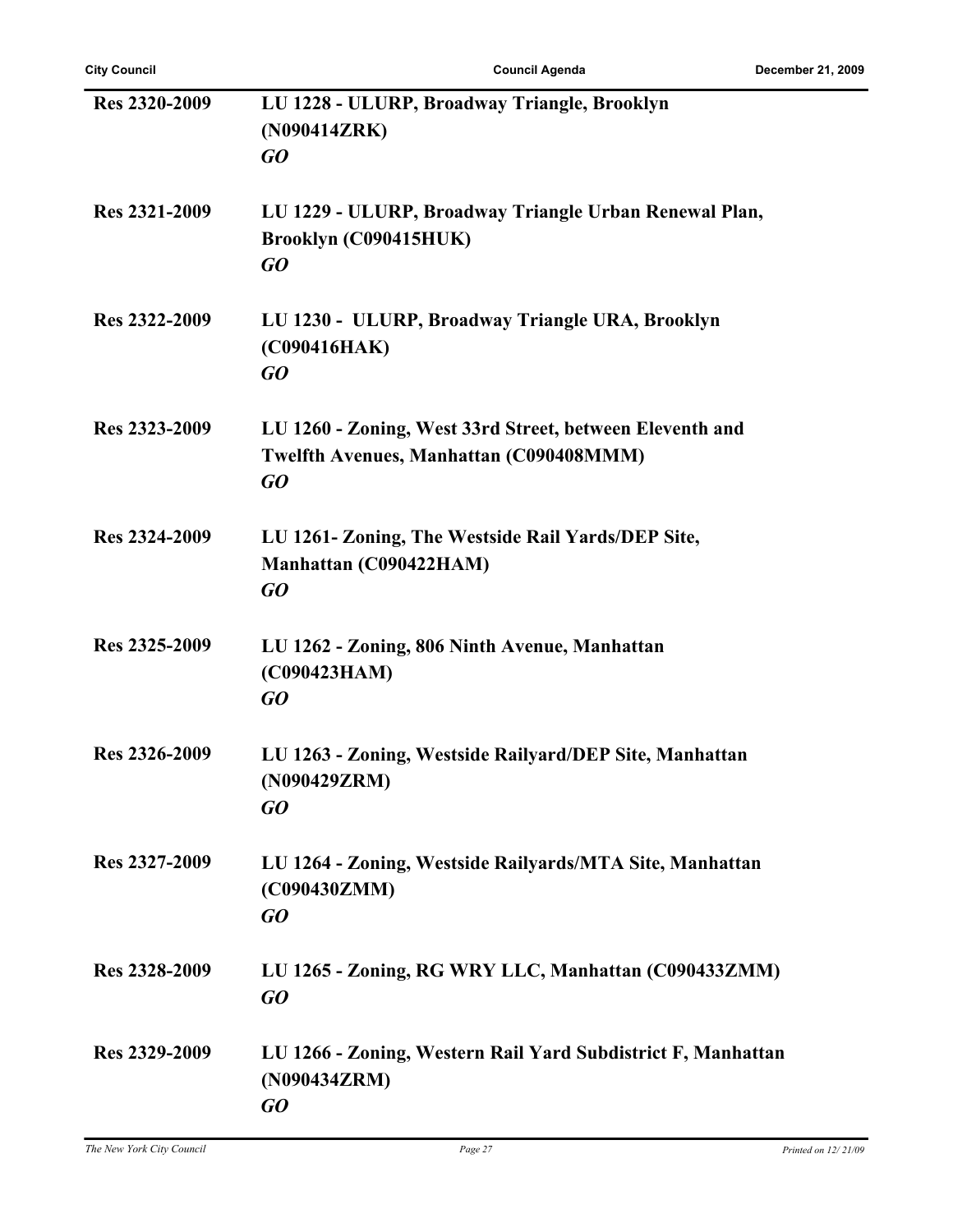| Res 2330-2009 | LU 1267 - Zoning, Special Hudson Yards District, Manhattan<br>(C090435ZSM)<br>GO          |
|---------------|-------------------------------------------------------------------------------------------|
| Res 2331-2009 | LU 1268 - Zoning, Special Hudson Yards District, Manhattan<br>(C090436ZSM)<br>GO          |
| Res 2332-2009 | LU 1273 - Zoning Reso., Special Lower Manhattan District,<br>Manhattan (N090293ZRM)<br>GO |
| T2006-0001    | <b>Commissioner of Deeds</b><br>GO                                                        |

#### **Introduction & Reading of Bills See Attached 13.**

### **14. Discussion of Resolutions**

### **15. Resolutons**

| <b>Res</b><br>$0190 - 2006 - A$ | Amend the Election Law so that prisoners are counted as<br>residents of the county in which they reside prior to<br>incarceration, rather than as residents of the county in which<br>they are detained.                                                                                                                    |
|---------------------------------|-----------------------------------------------------------------------------------------------------------------------------------------------------------------------------------------------------------------------------------------------------------------------------------------------------------------------------|
|                                 | Resolution calling on the New York State Legislature to<br>amend the Election Law so that prisoners are counted as<br>residents of the county in which they reside prior to<br>incarceration, rather than as residents of the county in which<br>they are detained.<br>Amended and Adopted by the Committee on Civil Rights |
| <b>Res</b>                      | Congress to pass the Development, Relief, and Education for                                                                                                                                                                                                                                                                 |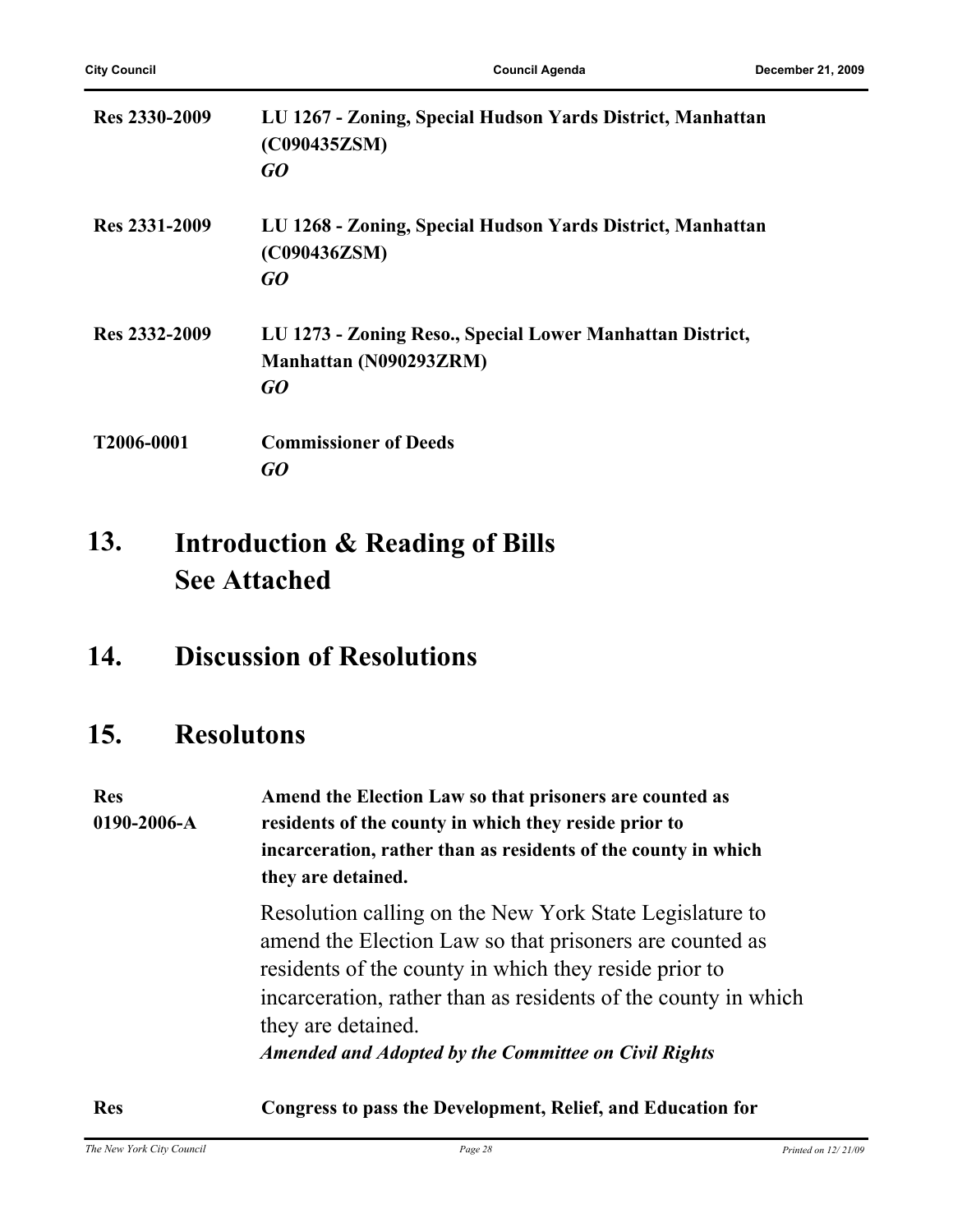| <b>City Council</b>       | <b>Council Agenda</b>                                                                                                                                                                                                                                                                                                                                                                                                                                                                                                                                                                                                                                                                                                                                                                                                            | December 21, 2009 |
|---------------------------|----------------------------------------------------------------------------------------------------------------------------------------------------------------------------------------------------------------------------------------------------------------------------------------------------------------------------------------------------------------------------------------------------------------------------------------------------------------------------------------------------------------------------------------------------------------------------------------------------------------------------------------------------------------------------------------------------------------------------------------------------------------------------------------------------------------------------------|-------------------|
| 1087-2007-A               | Alien Minors Act of 2009.                                                                                                                                                                                                                                                                                                                                                                                                                                                                                                                                                                                                                                                                                                                                                                                                        |                   |
|                           | Resolution urging the United States Congress to pass the<br>Development, Relief, and Education for Alien Minors Act of<br>2009, which would provide a path to citizenship for aspiring<br>immigrant youth who were brought to the United States as<br>young children.<br><b>Amended and Adopted by the Committee on Immigration</b>                                                                                                                                                                                                                                                                                                                                                                                                                                                                                              |                   |
| <b>Res</b><br>1924-2009-A | The James Zadroga 9/11 Health and Compensation Act.                                                                                                                                                                                                                                                                                                                                                                                                                                                                                                                                                                                                                                                                                                                                                                              |                   |
|                           | Resolution commending the bi-partisan efforts of the New<br>York State congressional delegation and acknowledging the<br>support of New Jersey Senators Menendez and Lautenberg,<br>calling upon Congress to amend the bill to reduce the City of<br>New York's contribution level currently allocated and pass the<br>James Zadroga 9/11 Health and Compensation Act of 2009 as<br>soon as possible and send it to President Obama for signature;<br>and calling on Congress to strongly consider adding the health<br>conditions identified in section $2(36)$ of the Retirement and<br>Social Security Law of the State of New York, including<br>relevant cancers, as qualifying health conditions approved for<br>treatment in the Act.<br><b>Amended and Adopted by the Committee on Civil Service and</b><br><b>Labor</b> |                   |
| Res 1930-2009             | Reauthorizing and enhancing the Juvenile Justice and<br><b>Delinquency Prevention Act.</b>                                                                                                                                                                                                                                                                                                                                                                                                                                                                                                                                                                                                                                                                                                                                       |                   |
|                           | Resolution calling on the United States Senate to pass<br>legislation reauthorizing and enhancing the Juvenile Justice<br>and Delinquency Prevention Act.<br><b>Adopted by the Committee on Juvenile Justice</b>                                                                                                                                                                                                                                                                                                                                                                                                                                                                                                                                                                                                                 |                   |
| <b>Res</b><br>2256-2009-A | Approve, legislation revising the priority occupancy clauses of<br>the Mitchell-Lama housing program.                                                                                                                                                                                                                                                                                                                                                                                                                                                                                                                                                                                                                                                                                                                            |                   |
|                           | Resolution calling upon the New York State Legislature to<br>pass, and the Governor to approve, legislation revising the                                                                                                                                                                                                                                                                                                                                                                                                                                                                                                                                                                                                                                                                                                         |                   |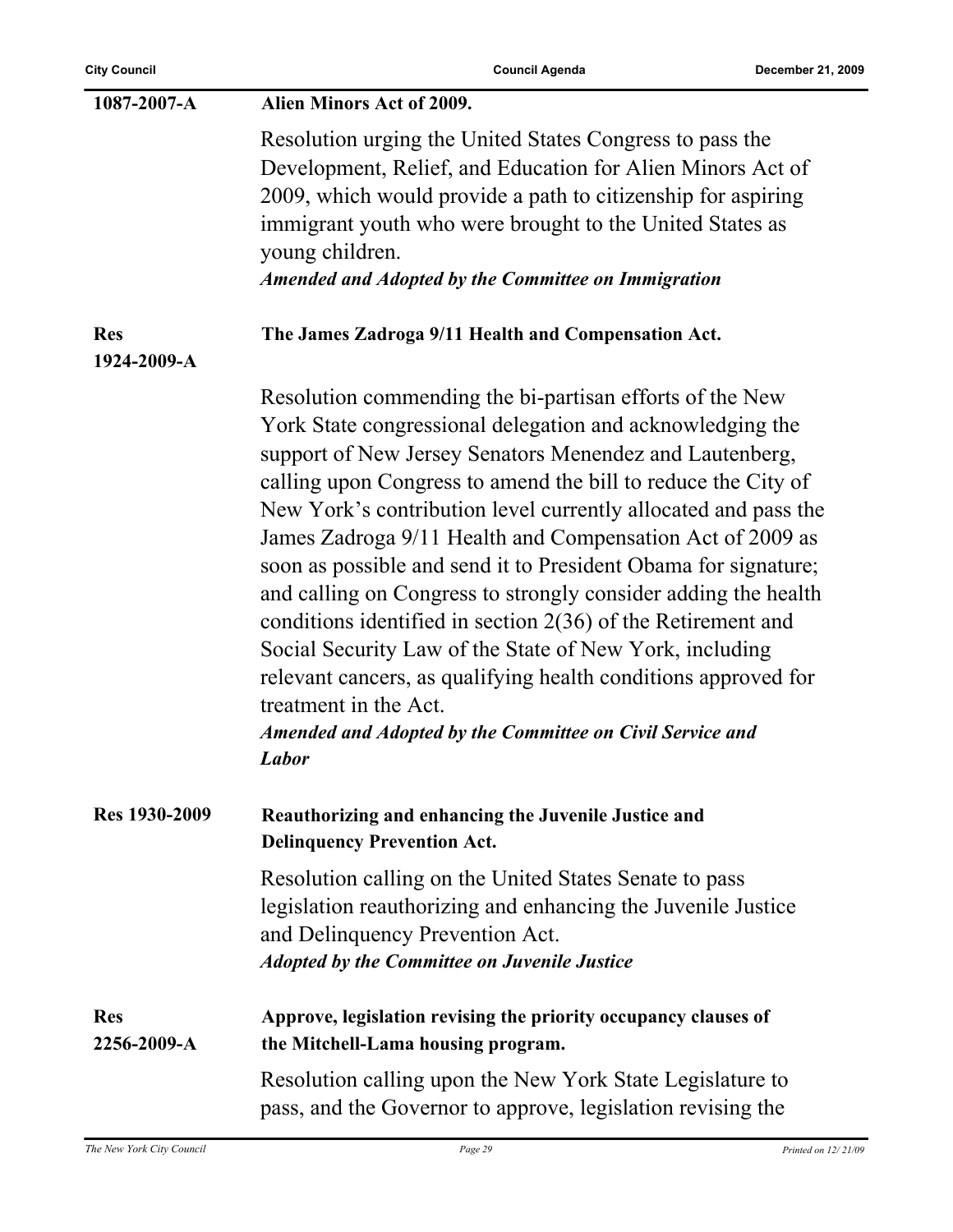|               | priority occupancy clauses of the Mitchell-Lama housing<br>program to give priority admission to veterans of the Iraq,<br>Afghanistan and Gulf Wars and to their widows and widowers<br>and to widowers of Vietnam War-era veterans.<br><b>Amended and Adopted by the Committee on Veterans</b>                                                                                                                                                                   |
|---------------|-------------------------------------------------------------------------------------------------------------------------------------------------------------------------------------------------------------------------------------------------------------------------------------------------------------------------------------------------------------------------------------------------------------------------------------------------------------------|
| Res 2261-2009 | Census Bureau to enforce a decennial census enumeration<br>policy in which incarcerated juveniles and adults are counted in<br>keeping with the "one person, one vote" principle inherent in<br>the Fourteenth Amendment of the Constitution.                                                                                                                                                                                                                     |
|               | Resolution calling upon the United States Census Bureau to<br>enforce a decennial census enumeration policy in which<br>incarcerated juveniles and adults are counted in keeping with<br>the "one person, one vote" principle inherent in the Fourteenth<br>Amendment of the Constitution, to insure that resources for<br>the general welfare of all citizens are equitably and<br>appropriately distributed.<br><b>Adopted by the Committee on Civil Rights</b> |

### **16. General Discussion**

### **17. Extension of Remarks**

### **INTRODUCTION AND READING OF BILLS**

**Res 2299-2009** *By Council Member Avella*

Resolution calling on the City of New York to display the "Missing in Attack On Our Nation" flag at City Hall for a period of 30 days or such longer period as the Mayor and the City Council jointly deem appropriate commencing each September 11th in honor of the victims of the terrorist attacks of September 11, 2001 and as a public statement against terrorism.

#### *Governmental Operations*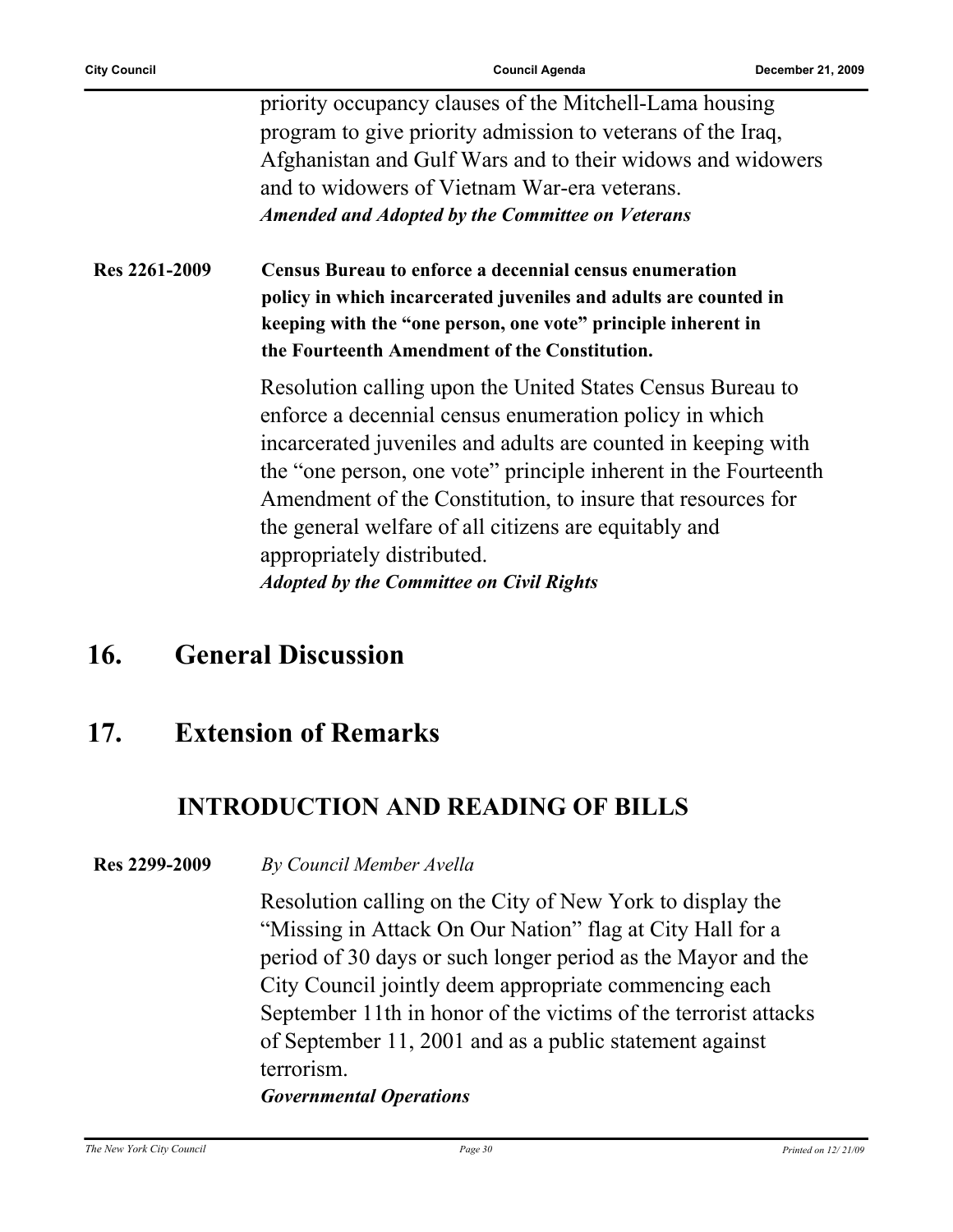| <b>Res 2300-2009</b> | <b>By Council Member Brewer</b>                                                                                                                                                                                                                                                                                                                                                                                      |
|----------------------|----------------------------------------------------------------------------------------------------------------------------------------------------------------------------------------------------------------------------------------------------------------------------------------------------------------------------------------------------------------------------------------------------------------------|
|                      | Resolution calling upon the New York City Department of<br>Education to amend Chancellor's Regulation A-812, in order<br>to repeal the City's ban on the sale of baked goods, cookies,<br>and other "non-health" food items from schools, school yards,<br>or school fundraisers.<br><b>Education</b>                                                                                                                |
| Int 1107-2009        | By Council Member Gerson                                                                                                                                                                                                                                                                                                                                                                                             |
|                      | A Local Law to amend the administrative code of the city of<br>New York, in relation to the acceptance of residential fat, oil<br>and grease by commercial establishments for collection and<br>reuse as biodiesel fuel.<br><b>Sanitation and Solid Waste Management</b>                                                                                                                                             |
| Int 1108-2009        | <b>By Council Member Gerson</b>                                                                                                                                                                                                                                                                                                                                                                                      |
|                      | A Local Law to amend the administrative code of the city of<br>New York, in relation to designation of "heavy use"<br>thoroughfares, placement of street level air quality monitors at<br>designated "heavy use" thoroughfares and other locations by<br>the Department of Transportation and in relation to requiring<br>annual reporting of the air quality monitoring results.<br><b>Environmental Protection</b> |
| Int 1109-2009        | By Council Member Gerson                                                                                                                                                                                                                                                                                                                                                                                             |
|                      | A Local Law to amend the administrative code of the city of<br>New York, in relation to the creation of guidelines for<br>requiring owners and operators of exterior lights to shield the<br>lights when they create undue glare.<br><b>Housing and Buildings</b>                                                                                                                                                    |
| Res 2301-2009        | By Council Member Gerson                                                                                                                                                                                                                                                                                                                                                                                             |
|                      | Resolution calling on New York City to rename the Manhattan<br>Detention Complex located at 125 White Street after<br>Benjamin Ward, the City's first black Police Commissioner.                                                                                                                                                                                                                                     |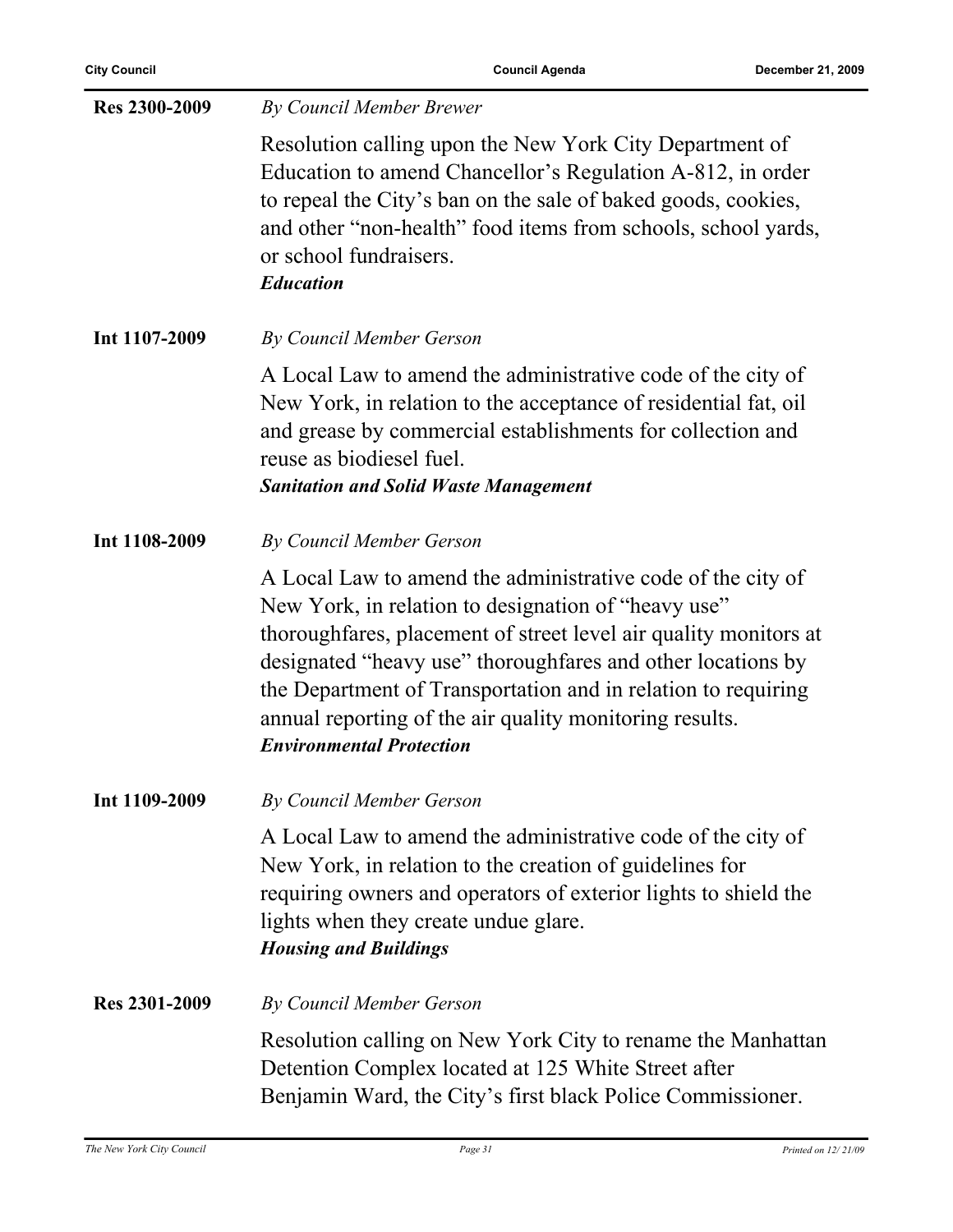#### *Fire and Criminal Justice Services*

**Res 2302-2009** *By Council Member Gerson*

Resolution calling on the New York City Department of Small Business Services to develop marketplaces that would enable general vendors who are unable to obtain vending licenses to exhibit and sell their goods. *Small Business*

**Int 1110-2009** *By Council Member Weprin (by request of the Mayor)*

A Local Law in relation to the date of submission by the mayor of a preliminary management report and the date prior to which the council shall conduct public hearings and the date by which the council shall submit a report or reports pertaining thereto, the date of submission by the mayor of the preliminary certificate regarding debt and reserves and appropriations and expenditures for capital projects, the date of submission by the mayor of the preliminary budget, the date of publication by the director of the independent budget office of a report on revenues and expenditures, the date of submission by the community boards of statements in regard to the preliminary budget, the date of submission by the commissioner of finance of an estimate of the assessed valuation of real property and statement of real property taxes due, expected to be received, and uncollected, the date of submission by the mayor of a tax benefit report, the date of submission by the borough boards of statements on budget priorities, the date of submission by the council of estimates of the financial needs of the council, the date of submission by the borough presidents of proposed modifications of the preliminary budget, the date of publication by the director of the independent budget office of a report analyzing the preliminary budget, the date by which the council shall hold hearings and submit recommendations in regard to the preliminary budget, and the date of submission by the campaign finance board of estimates of the financial needs of the campaign finance board, relating to the fiscal year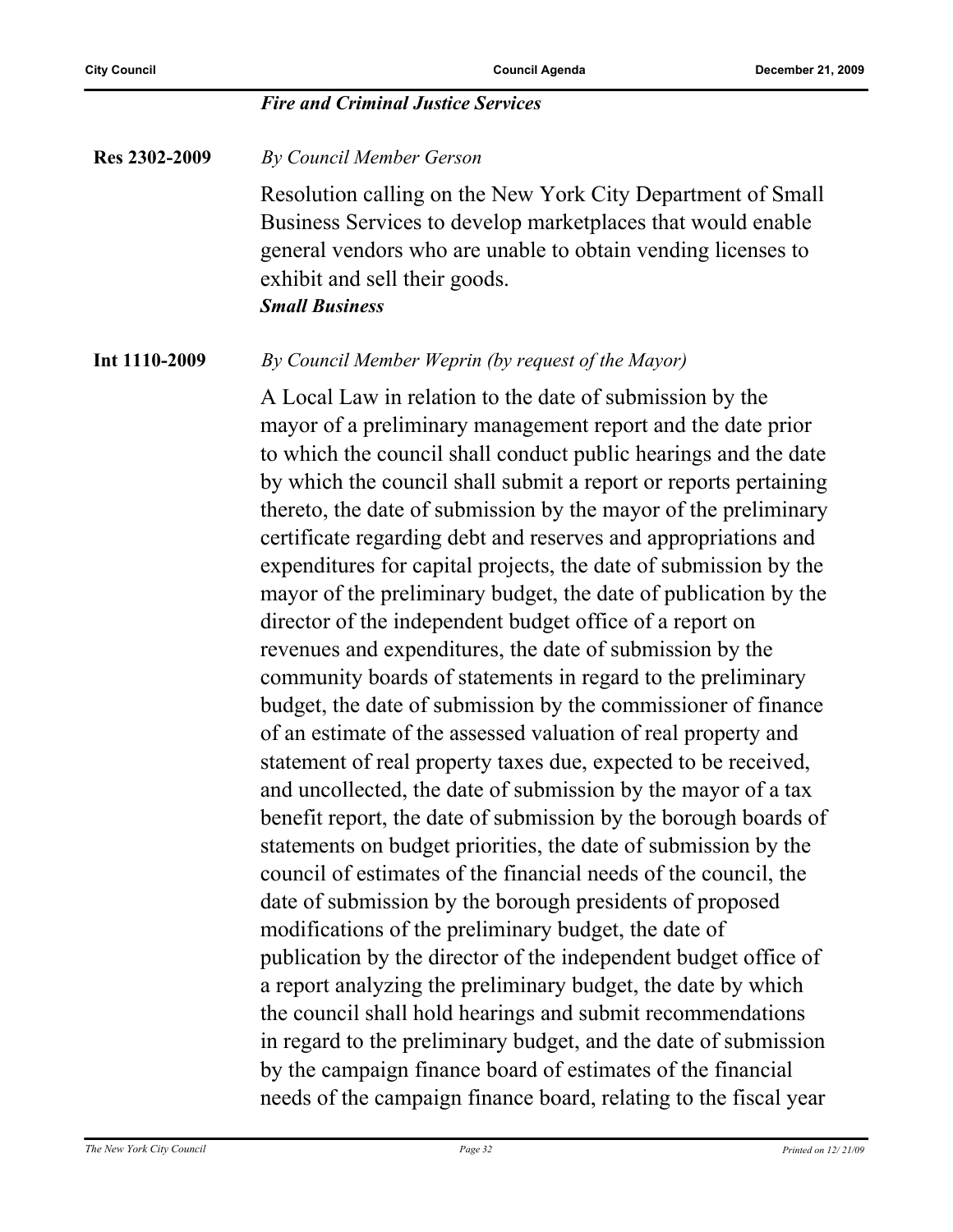|               | two thousand eleven.<br><b>Preconsidered - Finance</b>                                                                                                                                                                                               |
|---------------|------------------------------------------------------------------------------------------------------------------------------------------------------------------------------------------------------------------------------------------------------|
| Res 2303-2009 | By Council Member Weprin                                                                                                                                                                                                                             |
|               | Resolution approving the new designation and changes in the<br>designation of certain organizations to receive funding in the<br>Fiscal 2009 and Fiscal 2010 Expense Budgets.<br><b>Preconsidered - Finance</b>                                      |
| Res 2304-2009 | By Council Member White Jr.                                                                                                                                                                                                                          |
|               | Resolution pursuant to the New York State Environmental<br>Quality Review Act setting forth findings of the Council<br>concerning the environmental review conducted for Proposed<br>Int. No. 1014-A.<br><b>Preconsidered - Economic Development</b> |
| LU 1294-2009  | By Council Member Weprin                                                                                                                                                                                                                             |
|               | Southeast Grand Street Guild HDFC, Block 341, Lot 1,<br>Manhattan, Council District No. 1, Section 577 of Private<br>Housing Finance Law.<br><b>Preconsidered - Finance</b>                                                                          |
| LU 1295-2009  | By Council Member Weprin                                                                                                                                                                                                                             |
|               | Grand Street Guild East HDFC, Block 341, Lot 70,<br>Manhattan, Council District No. 1, Section 577 of the Private<br>Housing Finance Law.<br><b>Preconsidered - Finance</b>                                                                          |
| LU 1296-2009  | By Council Member Weprin                                                                                                                                                                                                                             |
|               | Grand Street Guild HDFC, Block 341, Lot 58, Manhattan,<br>Council District No. 1, Section 577 of the Private Housing<br>Finance Law.<br><b>Preconsidered - Finance</b>                                                                               |
| LU 1297-2009  | <b>By Council Member Katz</b>                                                                                                                                                                                                                        |